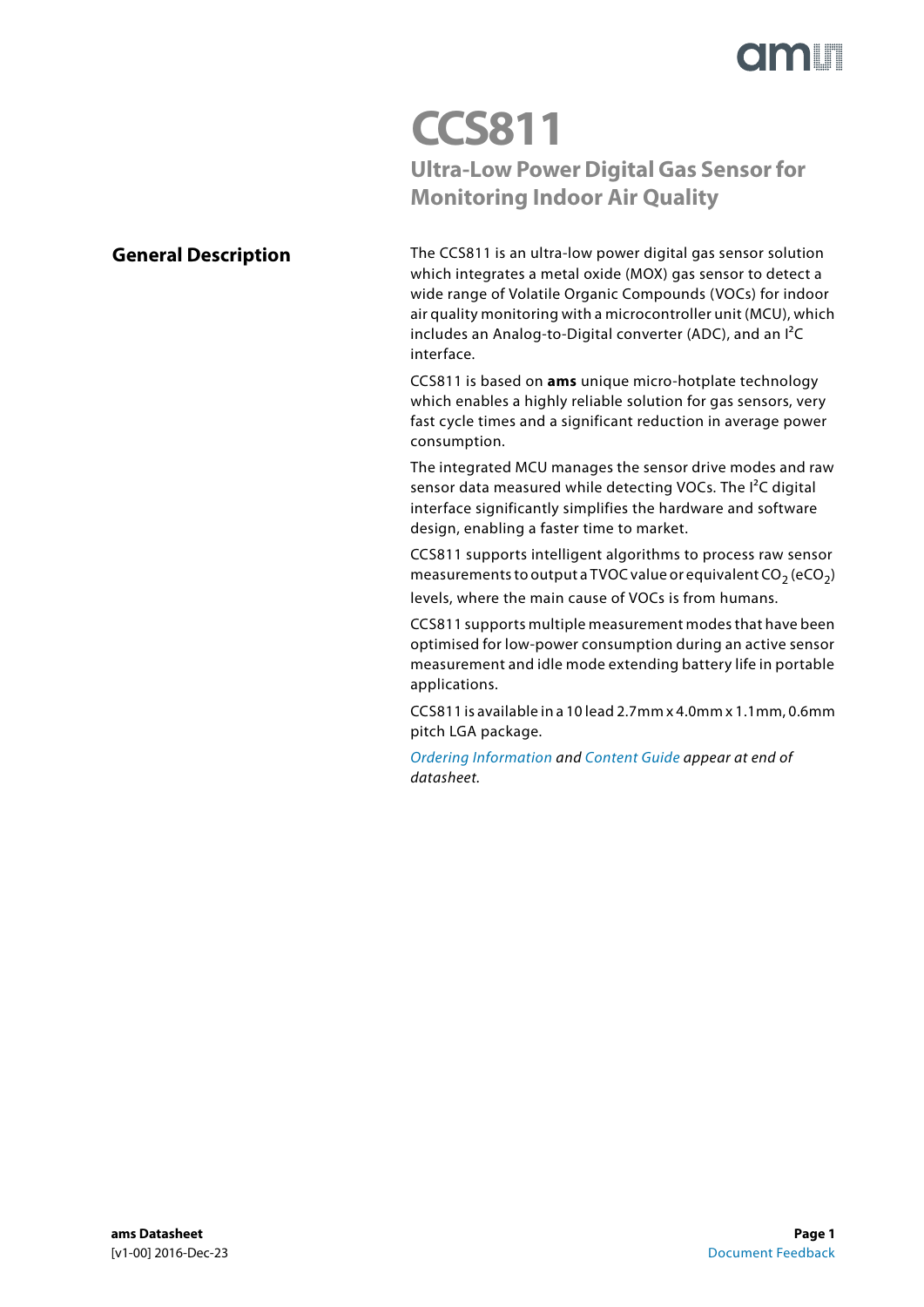<span id="page-1-0"></span>

### **Key Benefits & Features**

The benefits and features of CCS811, Ultra-Low Power Digital Gas Sensor for Monitoring Indoor Air Quality are listed below:

**Figure 1: Added Value of Using CCS811 Sensor** 

| <b>Benefits</b>                                                           | <b>Features</b>                             |
|---------------------------------------------------------------------------|---------------------------------------------|
| • Manages the sensor drive modes and<br>measurements while detecting VOCs | • Integrated MCU                            |
| • Provides $eCO2$ level or TVOC indication with no host<br>intervention   | • On-board processing                       |
| • Simplifies the hardware and software integration                        | • Standard <sup>2</sup> C digital interface |
| • Extend battery life in portable applications                            | • Optimised low-power modes                 |
| • Suitable for small form-factor designs                                  | • 2.7mm x 4.0mm x 1.1mm LGA package         |
| • Saves up to 60% in PCB footprint                                        | Low component count<br>$\bullet$            |
| • Designed for high volume and reliability<br>(>5years lifetime)          | • Proven technology platform                |

### <span id="page-1-1"></span>**Applications**

This device can be mainly used for indoor air quality monitoring in:

- **•** Smart phones
- **•** Wearables
- **•** Home and Building automation
- **•** Accessories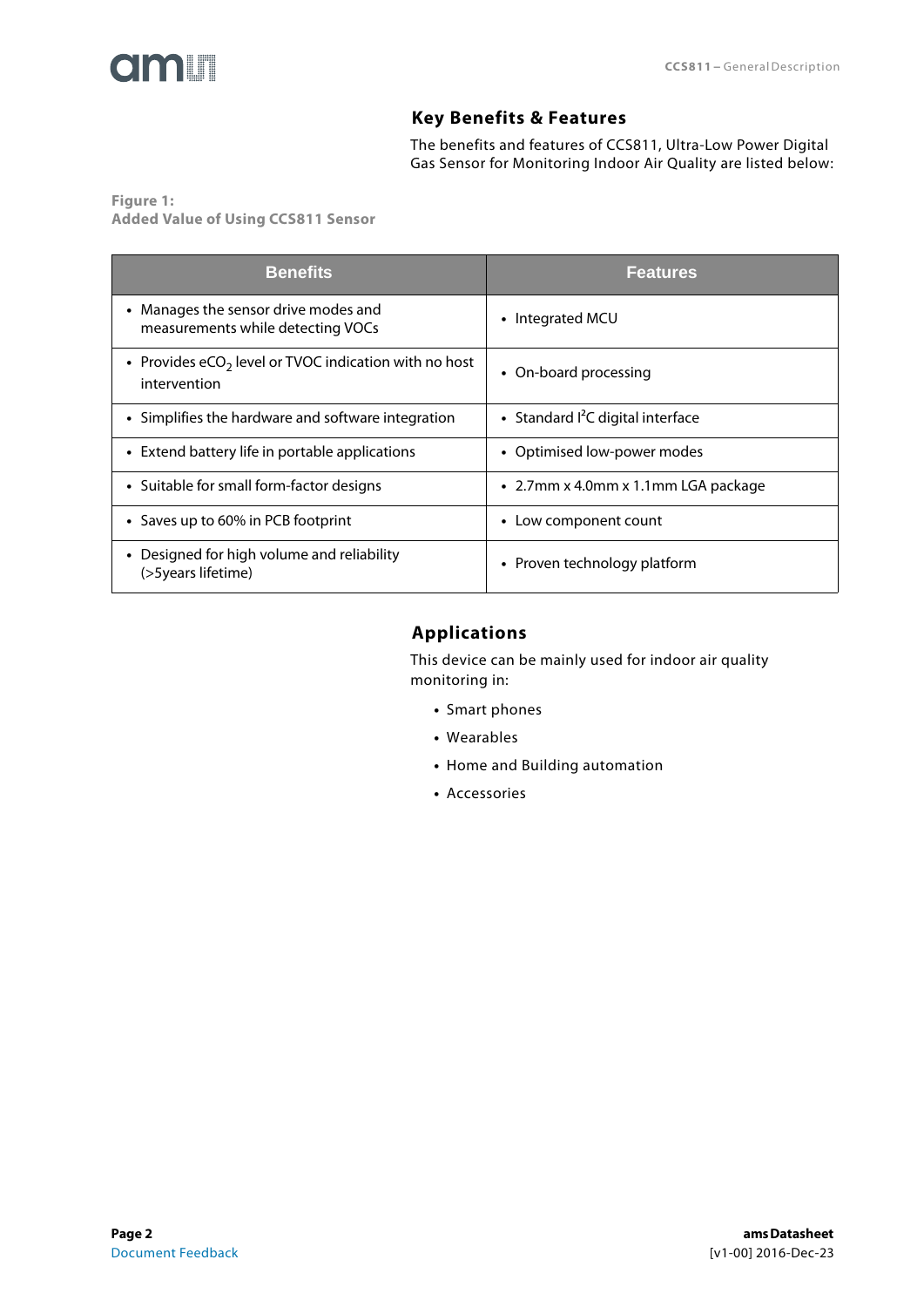

### **Block Diagram**

The functional blocks of this device are shown below:

<span id="page-2-0"></span>

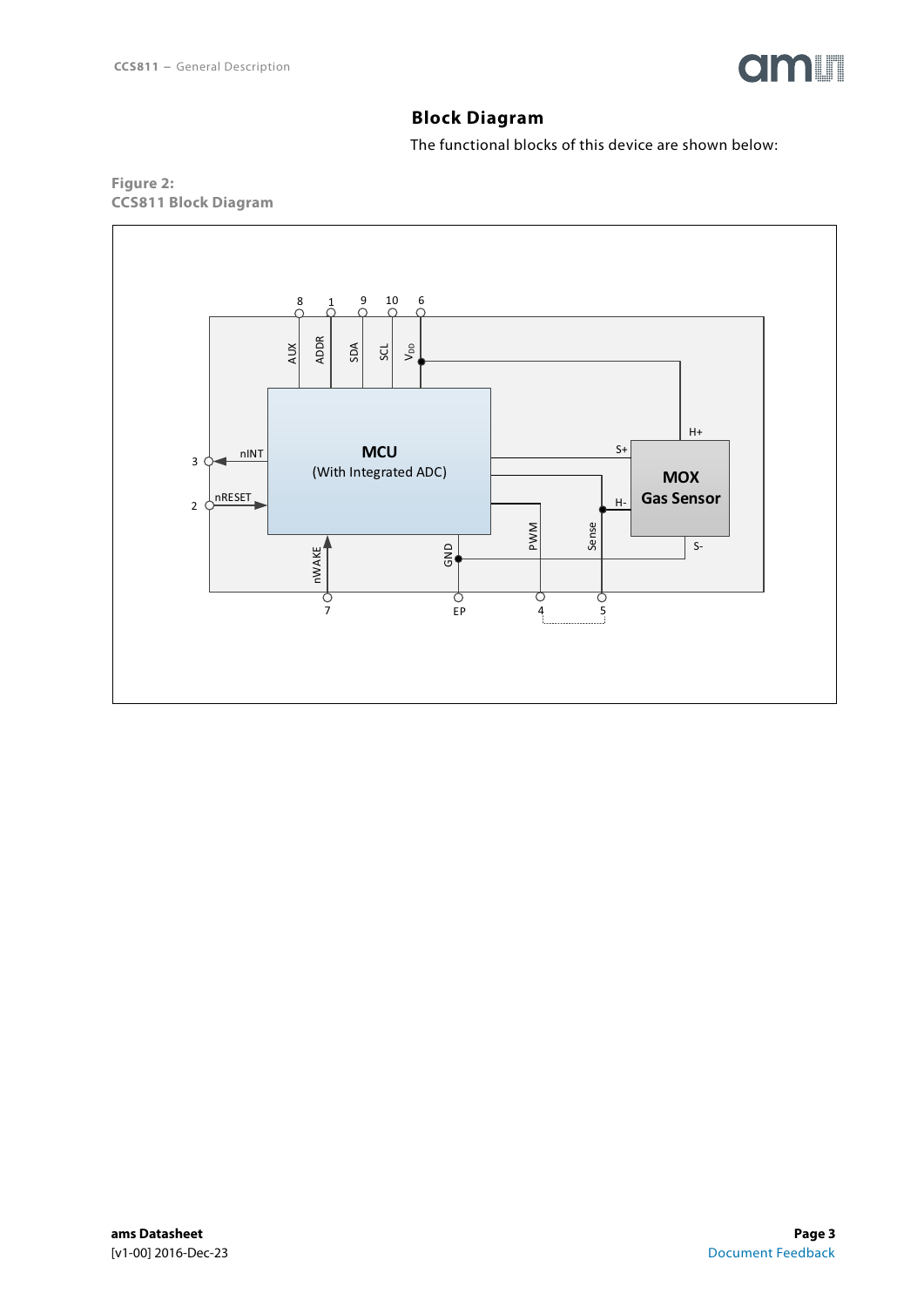

### <span id="page-3-0"></span>**Pin Assignment**

**Figure 3: Pin Diagram** 



**Pin Diagram:** The Exposed Pad is underneath

#### **Figure 4: CCS811 LGA Pin Assignment**

| Pin No. | <b>Pin Name</b>    | <b>Description</b>                                                                                                                                                                                                               |
|---------|--------------------|----------------------------------------------------------------------------------------------------------------------------------------------------------------------------------------------------------------------------------|
| 1       | <b>ADDR</b>        | Single address select bit to allow alternate address to be selected<br>• When ADDR is low the 7 bit $I^2C$ address is decimal 90 / hex 0x5A<br>• When ADDR is high the 7 bit $I^2C$ address is decimal 91 / hex 0x5B.            |
| 2       | nRESET             | nRESET is an active low input and is pulled up to $V_{DD}$ by default. nRESET is<br>optional but external 4.7K $\Omega$ pull-up and/or decoupling of the nRESET pin may be<br>necessary to avoid erroneous noise-induced resets. |
| 3       | nINT               | nINT is an active low optional output. It is pulled low by the CCS811 to indicate<br>end of measurement or a set threshold value has been triggered.                                                                             |
| 4       | <b>PWM</b>         | Heater driver PWM output. Pins 4 and 5 must be connected together.                                                                                                                                                               |
| 5       | Sense              | Heater current sense. Pins 4 and 5 must be connected together.                                                                                                                                                                   |
| 6       | $V_{DD}$           | Supply voltage                                                                                                                                                                                                                   |
| 7       | nWAKE              | nWAKE is an active low input and should be asserted by the host prior to an I <sup>2</sup> C<br>transaction and held low throughout.                                                                                             |
| 8       | <b>AUX</b>         | Optional AUX pin which can be used for ambient temperature sensing with an<br>external NTC resistor. If not used leave unconnected.                                                                                              |
| 9       | <b>SDA</b>         | SDA pin is used for $I^2C$ data. Should be pulled up to $V_{DD}$ with a resistor                                                                                                                                                 |
| 10      | SCL                | SCL pin is used for $I^2C$ clock. Should be pulled up to $V_{DD}$ with a resistor                                                                                                                                                |
| EP      | <b>Exposed Pad</b> | Connect to ground                                                                                                                                                                                                                |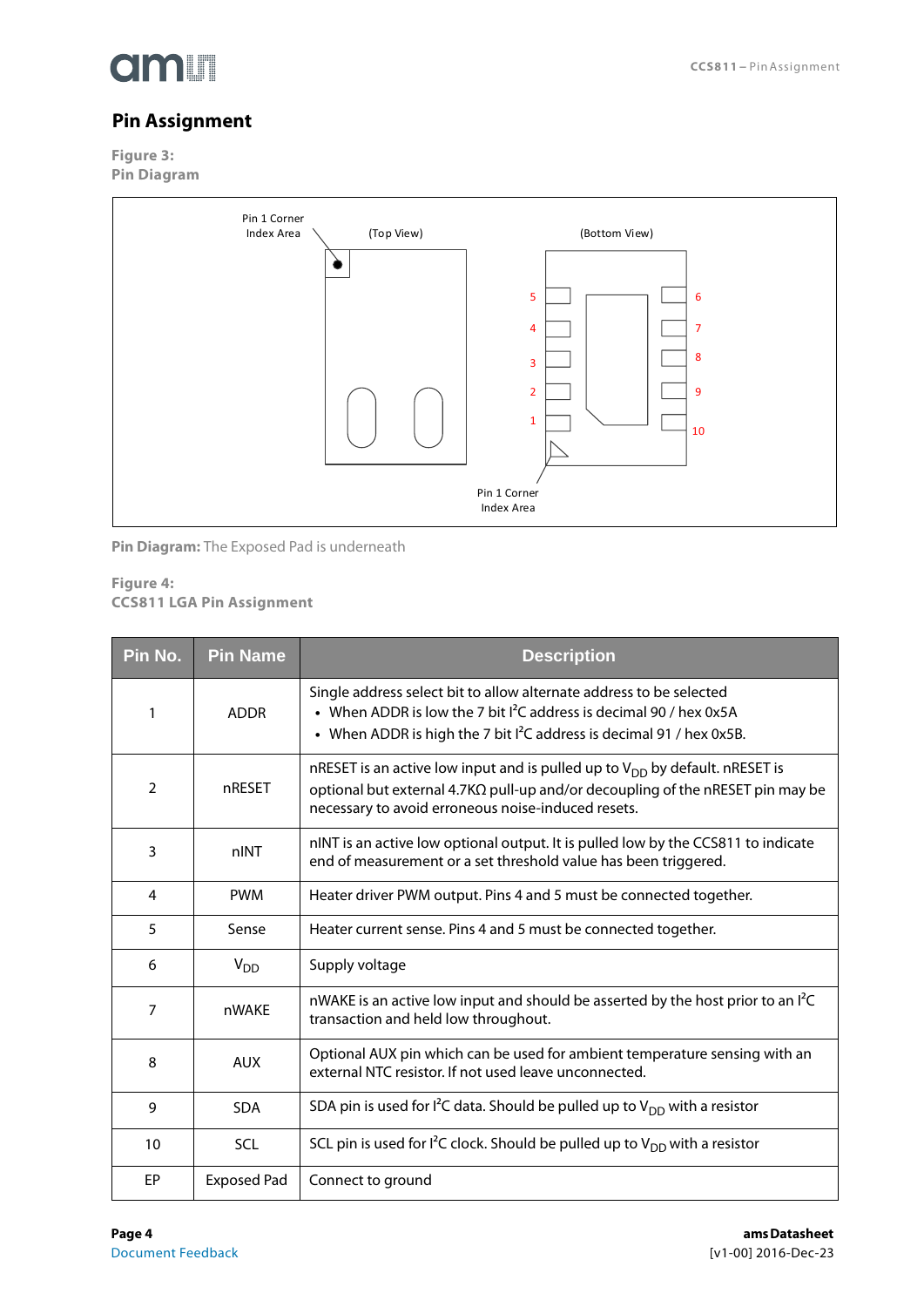

### <span id="page-4-3"></span>**[Absolute Maximum Ratings](#page-4-2)**

Stresses beyond those listed under [Absolute Maximum Ratings](#page-4-2)  may cause permanent damage to the device. These are stress ratings only. Functional operation of the device at these or any other conditions beyond those indicated under [Electrical](#page-5-0)  [Characteristics](#page-5-0) is not implied. Exposure to absolute maximum rating conditions for extended periods may affect device reliability

#### <span id="page-4-2"></span>**Figure 5: Absolute Maximum Ratings**

| <b>Symbol</b>                  | <b>Parameter</b>                   | <b>Min</b>  | <b>Max</b> | <b>Units</b>  | <b>Comments</b>                   |  |  |  |
|--------------------------------|------------------------------------|-------------|------------|---------------|-----------------------------------|--|--|--|
|                                | <b>Electrical Parameters</b>       |             |            |               |                                   |  |  |  |
| $V_{DD}$ <sup>(1)</sup>        | Supply Voltage                     | $1.8^{(2)}$ | 3.6        | $\vee$        |                                   |  |  |  |
| $I_{DD}$                       | <b>Supply Current</b>              |             | 30         | mA            | In mode 1                         |  |  |  |
| P                              | Power Consumption                  |             | 60         | mW            | In mode 1                         |  |  |  |
| <b>Electrostatic Discharge</b> |                                    |             |            |               |                                   |  |  |  |
| $\mathsf{ESD}_{\mathsf{HBM}}$  | Human Body Model                   |             | ±2000      | $\vee$        |                                   |  |  |  |
|                                | <b>Environmental Conditions</b>    |             |            |               |                                   |  |  |  |
| $T_{\sf AMB}$                  | Ambient Temperature for Operation  | $-5$        | 50         | $^{\circ}C$   |                                   |  |  |  |
| <b>T</b> <sub>STRG</sub>       | <b>Storage Temperature</b>         | $-40$       | 125        |               |                                   |  |  |  |
| $RH_{NC}$                      | Relative Humidity (non-condensing) | 10          | 95         | $\frac{0}{0}$ |                                   |  |  |  |
| <b>MSL</b>                     | Moisture Sensitivity Level         |             | 1          |               | Unlimited max.<br>floor life time |  |  |  |

#### **Note(s):**

<span id="page-4-0"></span>1. The supply voltage  $V_{DD}$  is sampled during boot and should not vary during operation.

<span id="page-4-1"></span>2. The minimum supply voltage V<sub>DD</sub> is 1.8V and should not drop below this value for reliable device operation.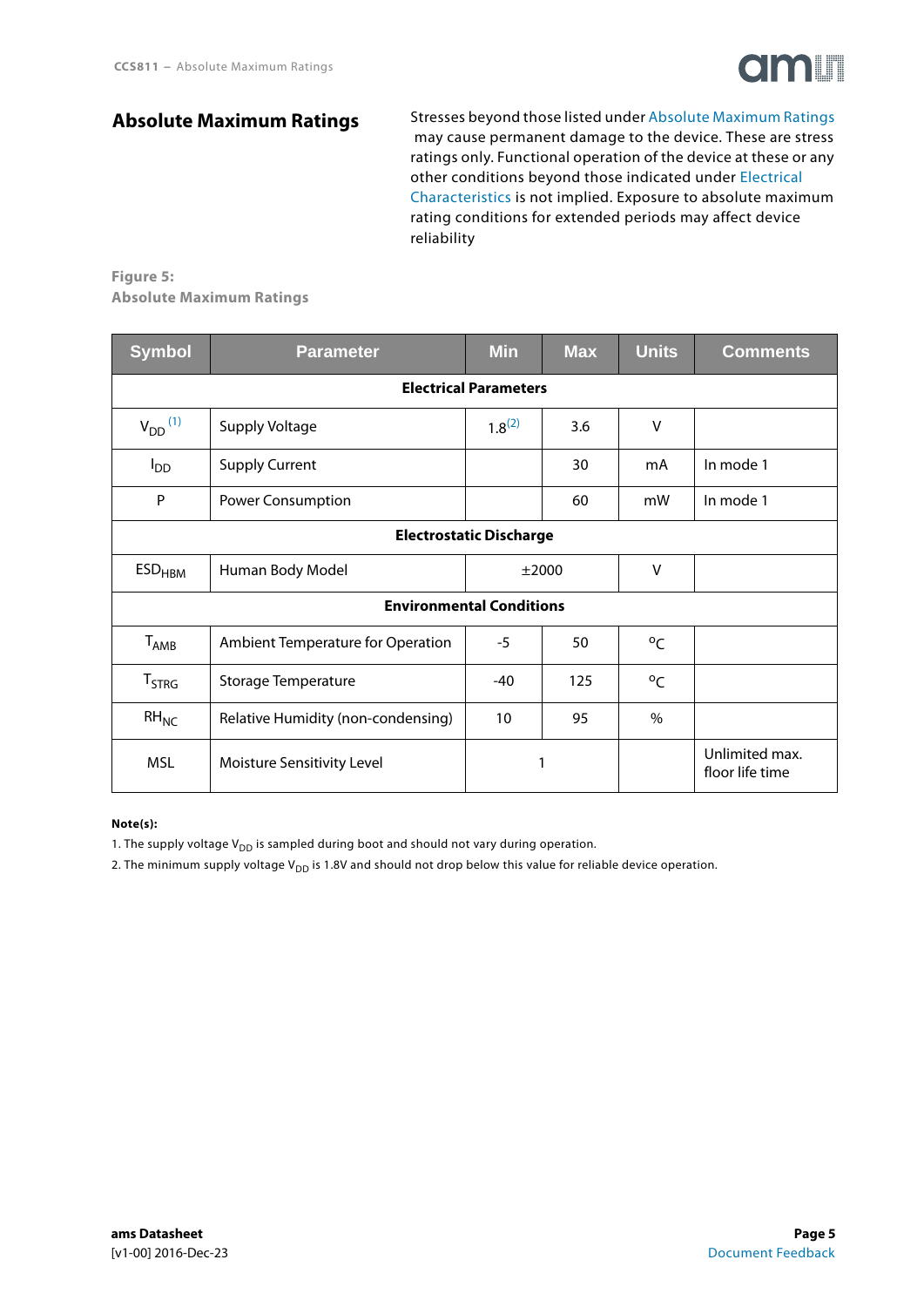

## <span id="page-5-6"></span>**Electrical Characteristics**

<span id="page-5-0"></span>**Figure 6:**

**Electrical Characteristics** 

| <b>Parameters</b>                                     | <b>Conditions</b>                               | <b>Min</b>        | Type(6)        | $\overline{\text{Max}}$ | <b>Units</b> |
|-------------------------------------------------------|-------------------------------------------------|-------------------|----------------|-------------------------|--------------|
| Supply Voltage (V <sub>DD</sub> ) <sup>(1), (2)</sup> |                                                 | 1.8               |                | 3.3                     | V            |
|                                                       | During measuring at 1.8V                        |                   | 26             |                         | mA           |
| Supply Current (I <sub>DD</sub> ) <sup>(3)</sup>      | Average over pulse cycle <sup>(3)</sup> at 1.8V |                   | 0.7            |                         | mA           |
|                                                       | Sleep Mode at 1.8V                              |                   | 19             |                         | μA           |
|                                                       | Idle Mode 0 at V <sub>DD</sub> = 1.8V           |                   | 0.034          |                         | mW           |
| Power Consumption                                     | Mode 1 & 4 at V <sub>DD</sub> = 1.8V            |                   | 46             |                         | mW           |
|                                                       | Mode 2 at $V_{DD} = 1.8V$                       |                   | $\overline{7}$ |                         | mW           |
|                                                       | Mode 3 at $V_{DD} = 1.8V$                       |                   | 1.2            |                         | mW           |
| Logic High Input <sup>(5)</sup>                       | nRESET, nWAKE, ADDR                             | $V_{DD}$ -<br>0.6 |                | $V_{DD}$                | $\vee$       |
| Logic Low Input <sup>(5)</sup>                        | nRESET, nWAKE, ADDR                             | $\mathbf{0}$      |                | 0.6                     | V            |
| Logic High Output                                     | nINT                                            | $V_{DD}$ -<br>0.7 |                |                         | $\vee$       |
| Logic Low Output                                      | nINT                                            |                   |                | 0.6                     | V            |
| Analogue Input                                        | <b>AUX</b>                                      | $\mathbf 0$       |                | $V_{DD}$                | V            |

#### **Note(s):**

- <span id="page-5-1"></span>1. The supply voltage  $V_{DD}$  is sampled during boot and should not vary during operation
- <span id="page-5-4"></span>2. The maximum  $V_{DD}$  ramp time for Power On is 3ms
- <span id="page-5-2"></span>3. Typical values for 1.8V supply voltage  $(V_{DD})$
- 4. Average Supply Current ( $I_{DD}$ ) for a sensor measurement once every 60 seconds
- <span id="page-5-3"></span>5. For SDA and SCL timing refer NXP I²C – bus specification and user manual UM10204
- <span id="page-5-5"></span>6. Typical values at  $25^{\circ}$ C and 50% RH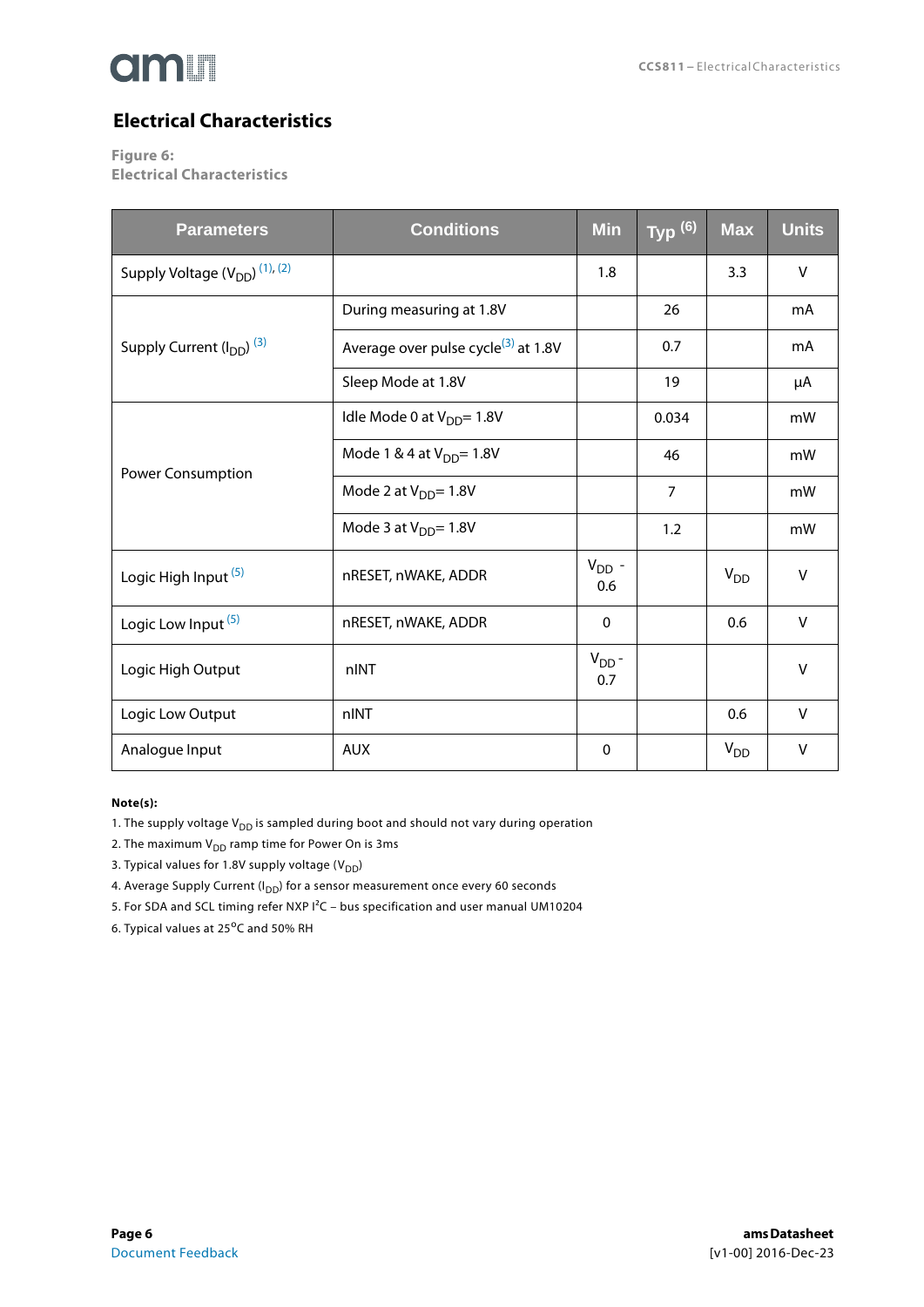## **amin**

#### **Figure 7: Timing Characteristics**

| <b>Parameters</b>                | <b>Conditions</b>                           | <b>Min</b> | <b>Typ</b> | <b>Max</b>    | <b>Units</b> |
|----------------------------------|---------------------------------------------|------------|------------|---------------|--------------|
| $t_{AWAKE}$ <sup>(1)</sup>       | Time until active after nWAKE asserted.     | 50         |            |               | μs           |
| t <sub>DWAKE</sub>               | Minimum time nWAKE should be<br>de-asserted | 20         |            |               | μs           |
| <sup>t</sup> RESET               | Minimum nRESET low pulse                    | 20         |            |               | μs           |
| $t_{\text{STAT}}$ <sup>(2)</sup> | Time until active after Power on            |            | 18         | 20            | ms           |
|                                  | Time until active after nRESET              |            | 1          | $\mathcal{P}$ | ms           |
| $t_{12}$                         | Frequency of I <sup>2</sup> C Bus Supported | 10         | 100        | 400           | kHz          |

#### **Note(s):**

<span id="page-6-0"></span>1. nWAKE should be asserted prior to and during any I²C transaction

<span id="page-6-1"></span>2. Up to 70ms on the first Reset after new application download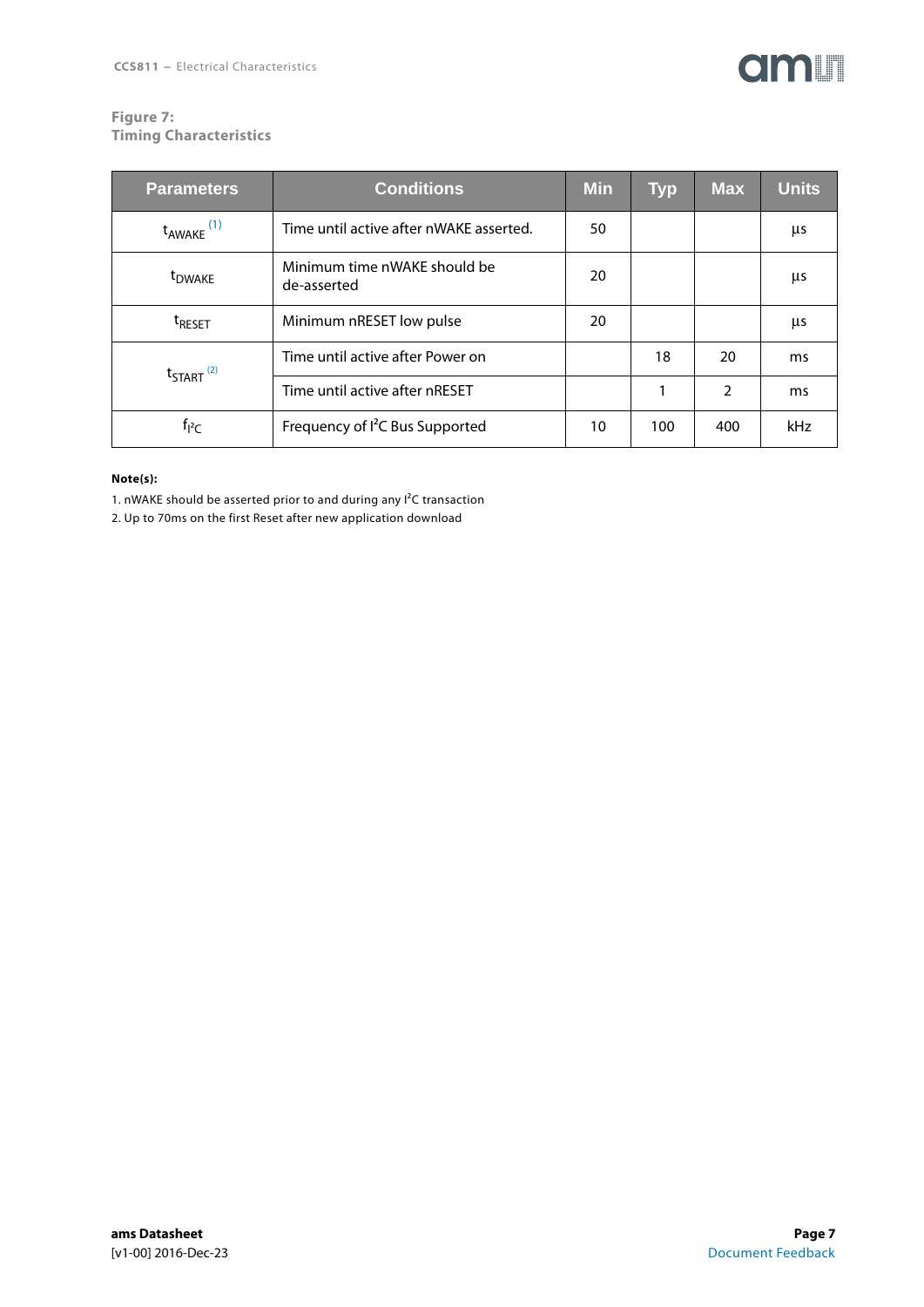

### <span id="page-7-1"></span><span id="page-7-0"></span>**Detailed Description**

### **Modes of Operation**

The CCS811 has 5 modes of operation as follows

- **•** Mode 0: Idle, low current mode
- **•** Mode 1: Constant power mode, IAQ measurement every second
- **•** Mode 2: Pulse heating mode IAQ measurement every 10 seconds
- **•** Mode 3: Low power pulse heating mode IAQ measurement every 60 seconds
- **•** Mode 4: Constant power mode, sensor measurement every 250ms

In Modes 1, 2, 3, the equivalent  $CO<sub>2</sub>$  concentration (ppm) and TVOC concentration (ppb) are calculated for every sample.

- **•** Mode 1 reacts fastest to gas presence, but has a higher operating current
- **•** Mode 3 reacts more slowly to gas presence but has the lowest average operating current.

When a sensor operating mode is changed to a new mode with a lower sample rate (e.g. from Mode 1 to Mode 3), it should be placed in Mode 0 (Idle) for at least 10 minutes before enabling the new mode. When a sensor operating mode is changed to a new mode with a higher sample rate (e.g. from Mode 3 to Mode 1), there is no requirement to wait before enabling the new mode.

Mode 4 is intended for systems where an external host system wants to run an algorithm with raw data and this mode provides new sample data every 250ms.

**Note(s):** Mode timings are subject to typical 2% tolerance due to accuracy of internal clock

### <span id="page-7-2"></span>**Early-Life Use (Burn-In)**

CCS811 performance in terms of resistance levels and sensitivities will change during early life use. The change in resistance is greatest over the first 48 hours of operation. **ams** advises customers to run CCS811 for 48 hours in the selected mode of operation to ensure sensor performance is stable.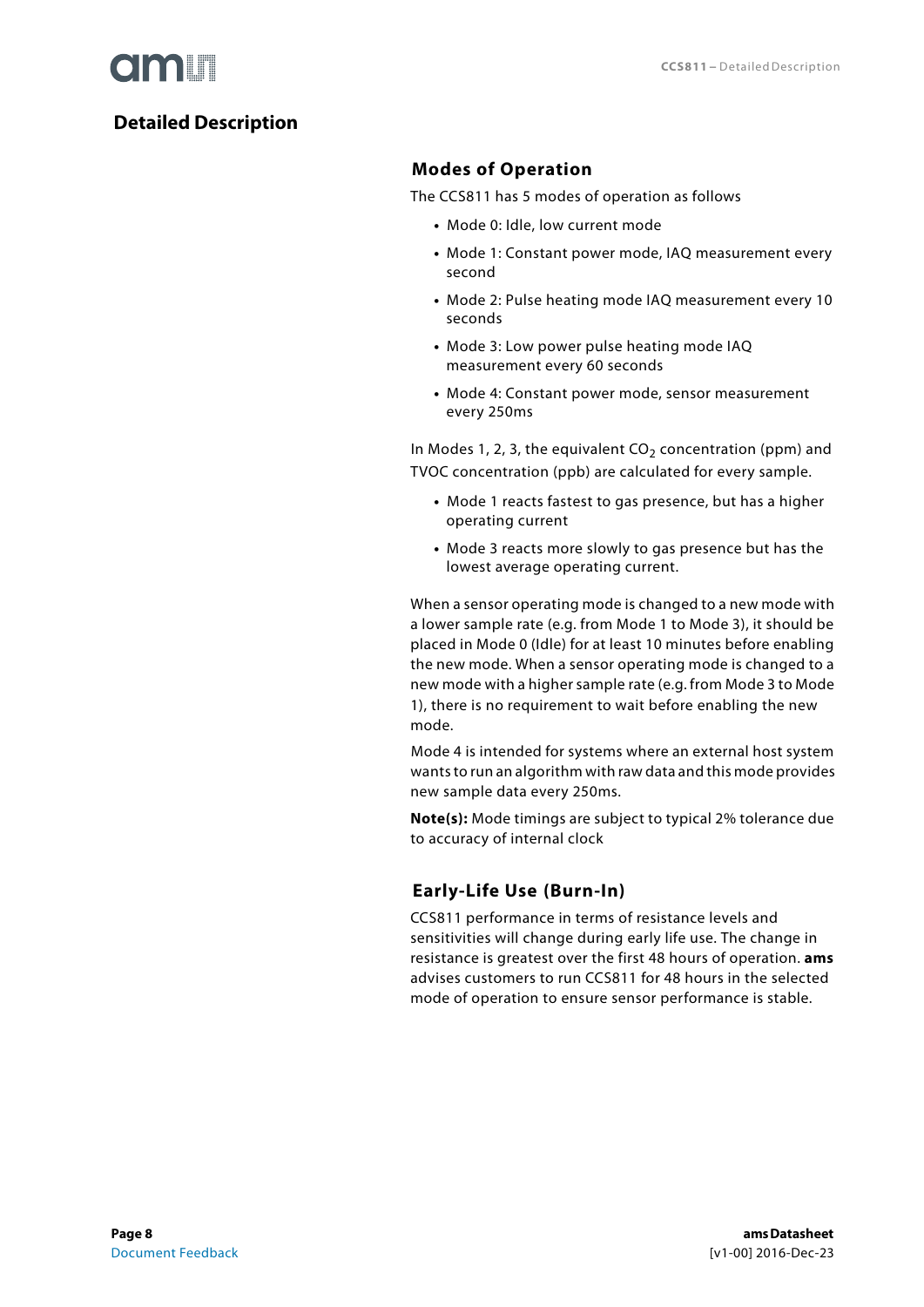

### **Conditioning Period (Run-In)**

<span id="page-8-0"></span>After early-life (Burn-In) period is complete the conditioning period is the time required to achieve good sensor stability before measuring VOCs after long idle period.

After writing to MEAS MODE to configure the sensor in mode 1-4, run CCS811 for 20 minutes, before accurate readings are generated.

The conditioning period must also be observed before writing to the BASELINE register.

### <span id="page-8-1"></span>**eCO<sub>2</sub>**

The equivalent  $CO_2$  (eCO<sub>2</sub>) output range for CCS811 is from 400ppm to 8192ppm. Values outside this range are clipped.

### <span id="page-8-2"></span>**TVOC**

The Total Volatile Organic Compound (TVOC) output range for CCS811 is from 0ppb to 1187ppb. Values outside this range are clipped.

This is calibrated to a typical TVOC mixture in an indoor environment. If the ratio of compounds in the environment is significantly different the TVOC output will be affected as some VOC compounds will have greater or lesser effect on the sensor.

### <span id="page-8-3"></span>**Temperature and Humidity Compensation**

If an external sensor is available this information can be written to CCS811 so that they will be used to compensate gas readings due to temperature and humidity changes. Refer to the [ENV\\_DATA \(Environment Data\) Register \(0x05\)](#page-18-0).

### <span id="page-8-4"></span>**Interrupt and Interrupt on Threshold**

At the end of each measurement cycle (250ms, 1s, 10s, 60s) a flag is set and optionally interrupt (nINT) pin asserted. Refer to the MEAS MODE (Measurement and Conditions) Register [\(0x01\)](#page-16-0). The user can choose to only assert nINT if the eCO<sub>2</sub> value changes into a different range set by register values. Refer to the [THRESHOLDS Register \(0x10\)](#page-19-0).

### <span id="page-8-5"></span>**Optional NTC Circuit (AUX)**

CCS811 supports an external interface for connecting a negative thermal coefficient (NTC) thermistor to provide a cost effective and power efficient means of calculating the local ambient temperature.

The thermistor enables the application to determine the ambient temperature in the location where the CCS811 is deployed. This temperature can subsequently be used for environmental compensation on the CCS811 MOX gas sensor.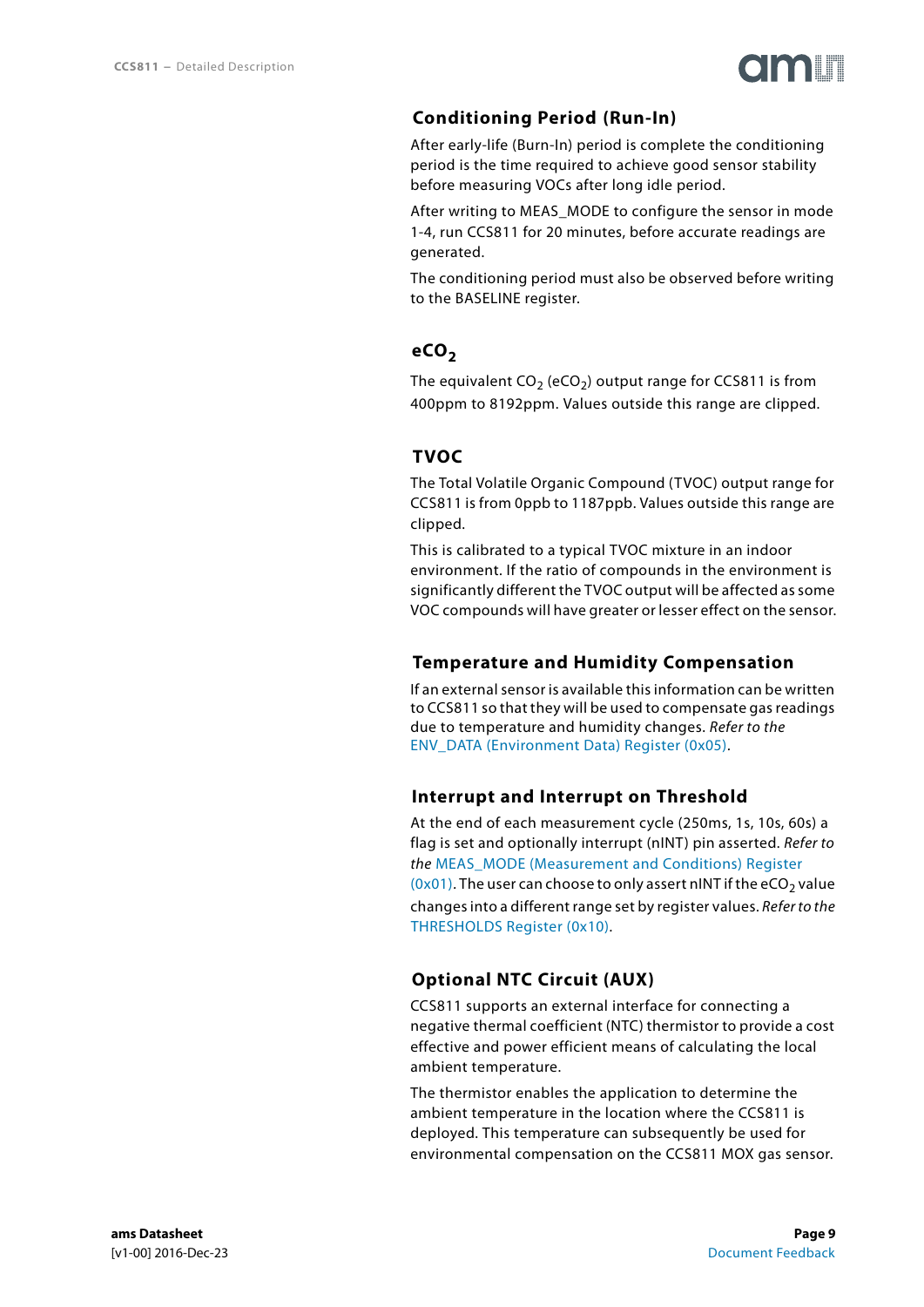# I O O ME

Refer to application note **ams** AN000372 for more details on NTC configuration.

If an external temperature sensor is not available the external NTC circuit can be used to determine the ambient temperature and write this information to CCS811.

The NTC Register provides the voltages across the  $R_{NTC}$  and the  $R_{REF}$  if fitted (mV) – to enable host system to calculate the ambient temperature. The calculated temperature can be written to CCS811 to compensate for gas changes due to temperature changes.

### <span id="page-9-0"></span>**Automatic Baseline Correction**

The resistance  $R_S$  of the sensitive layer is the output of the sensor. However, metal oxide sensors do not give absolute readings. The resistance  $R<sub>S</sub>$  varies from sensor to sensor (manufacturing variation), from use-case to use-case, and over time. To mitigate this problem, the output of the sensor is normalized:  $R_S$  is divided by  $R_A$ . The value of  $R_A$  is known as the baseline.  $R_A$  cannot be determined by a one-time calibration; it is maintained on-the-fly in software. This process is known as baseline correction. The air quality is expected to vary in a typical environment so the minimum time over which a baseline correction is applied is 24 hours.

### **Manual Baseline Correction**

<span id="page-9-1"></span>There is a mechanism within CCS811 to manually save and restore a previously saved baseline value using the BASELINE register.

The correct time to save the baseline will depend on the customer use-case and application.

- **•** For devices which are powered for >24 hours at a time:
	- During the first 500 hours save the baseline every 24-48 hours.
	- After the first 500 hours save the baseline every 5-7 days.
- **•** For devices which are powered <24 hours at a time:
	- If the device is run in, save the baseline before power down
	- If multiple operating modes are used, a separate baseline should be stored for each
	- The baseline should only be restored when the resistance is stable (typically 20-30 minutes)
	- If changing from a low to high power mode (without spending at least 10 minutes in idle), the sensor resistance should be allowed to settle again before restoring the baseline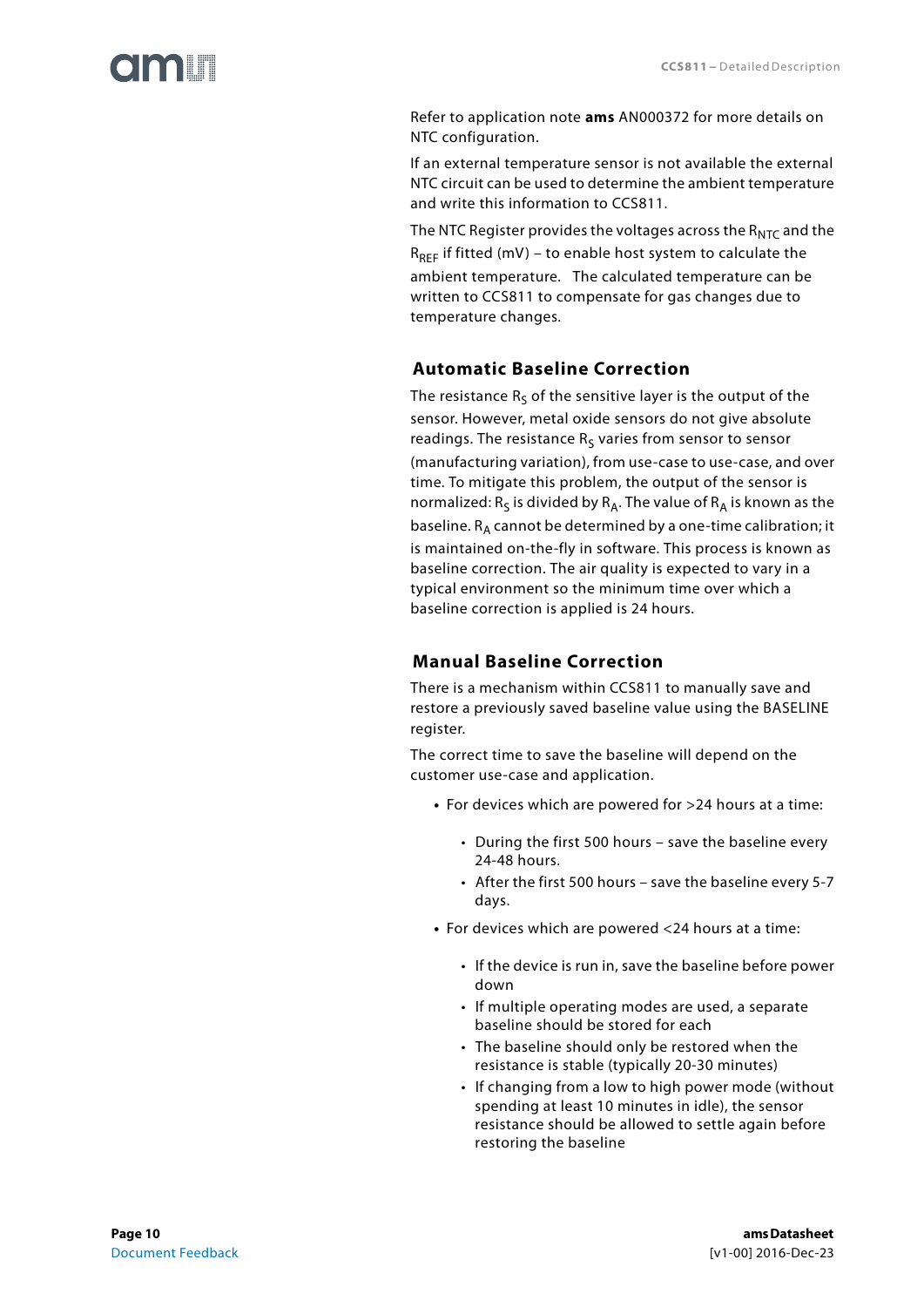

### **Note(s):**

- 1. If a value is written to the BASELINE register while the sensor is stabilising, the output of the TVOC and  $eCO<sub>2</sub>$ calculations may be higher than expected.
- 2. The baseline must be written after the conditioning period

For additional information on using the CCS811 please refer to application note **ams** AN000369: CCS811 Programming and Interfacing Guide.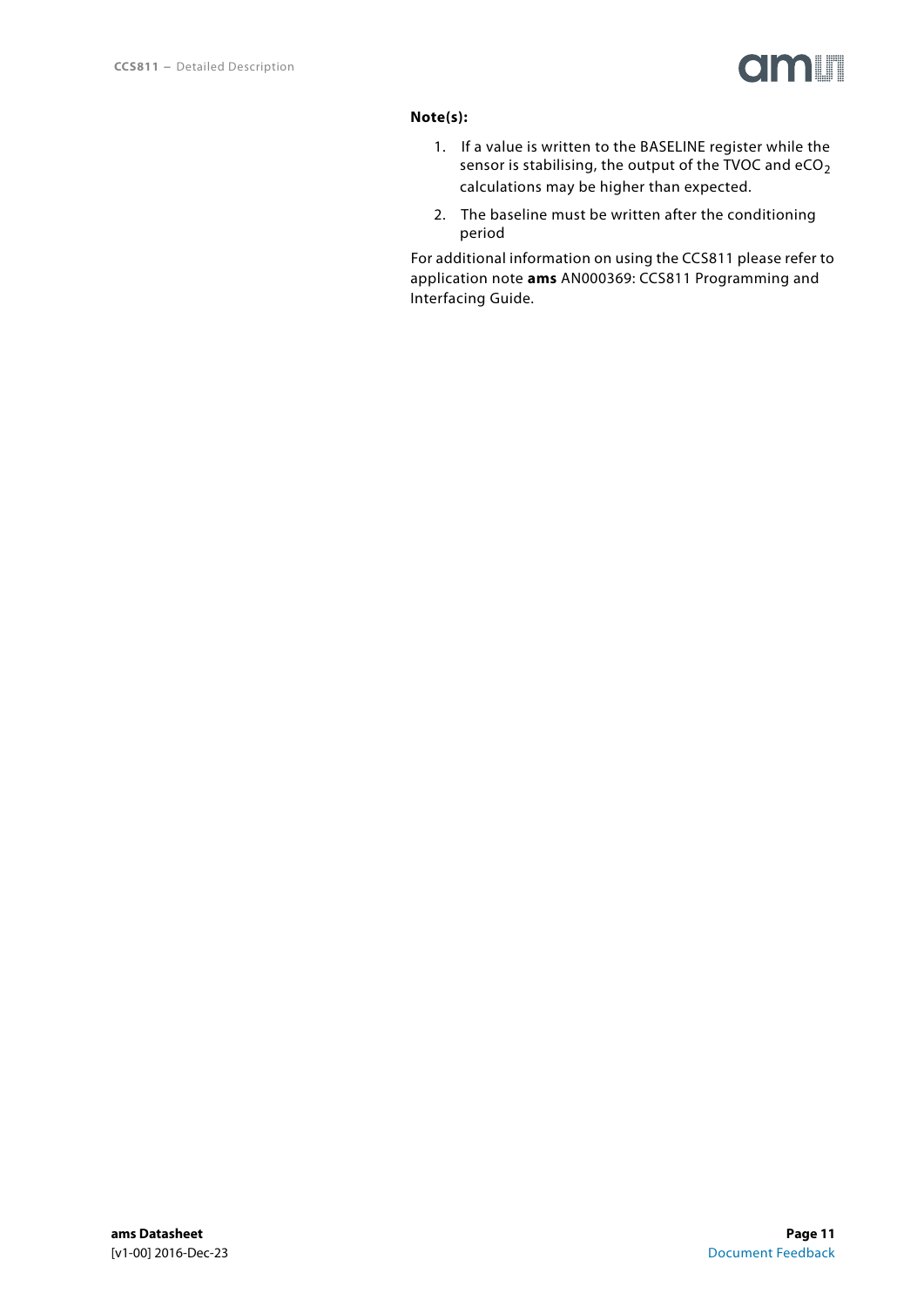

### <span id="page-11-0"></span>**Application Information**

The recommended application circuit for CCS811 is shown below.

#### **Figure 8:**

**Recommended Application Circuit** 



#### **Note(s):**

- 1. Pull-up resistors for SCL and SDA assumed will be part of host system.
- 2. AUX Pin on CCS811 can be used for optional ambient temperature sensing, if not used leave unconnected.
- <span id="page-11-1"></span>3. If power is not an issue, nWake can be connected to ground if a spare GPIO is not available on the host processor.

#### **Host System Software Requirements**

- 1. The minimum level of driver support that a host system needs is read and write I²C transactions of data bytes where the nWAKE pin is asserted at least tAWAKE before the transaction and kept asserted throughout.
- 2. An Interrupt handler is also recommended to tell the application code that the device has asserted an interrupt.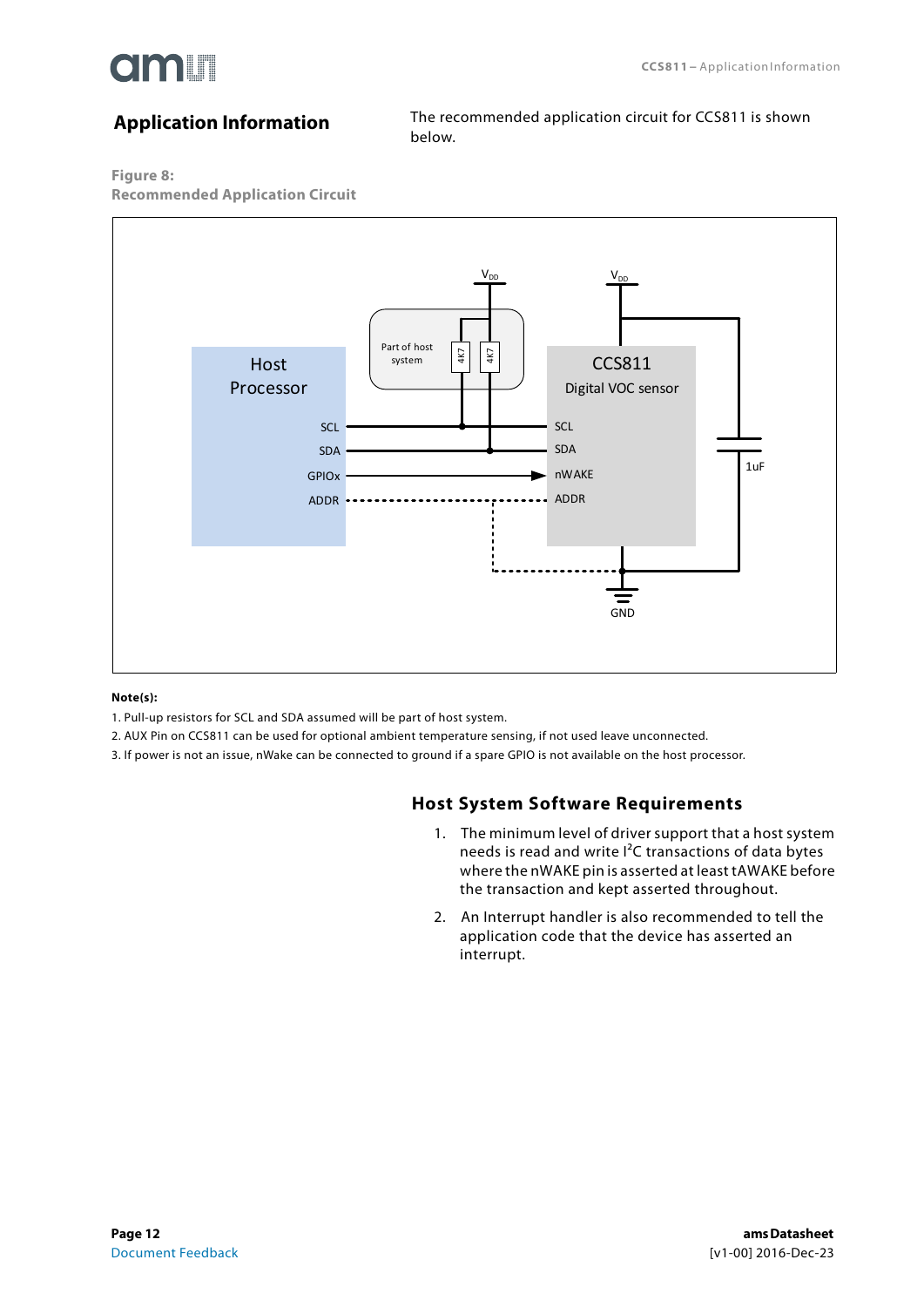<span id="page-12-1"></span><span id="page-12-0"></span>**Figure 9:**



### **I²C Interface**

I²C transactions require a register address to be selected (written) and followed by data, as described by the transaction types in the subsections below. Each Register location corresponds to a byte or multiple bytes.

Multiple reads or writes in a single sequence will be to or from the same location (the address does not increment).

Therefore, registers are sometimes referred to as mailboxes in this document.

#### *I²C Register Write*

| I <sup>2</sup> C Register Write |                                                        |                    |                             |             |       |
|---------------------------------|--------------------------------------------------------|--------------------|-----------------------------|-------------|-------|
|                                 |                                                        |                    |                             |             |       |
|                                 |                                                        |                    |                             |             |       |
|                                 |                                                        |                    |                             |             |       |
| Write, register address only    | $W$ A<br> s <br><b>SLAVE ADDRESS</b><br>DATA(REG ADDR) | $A$ $P$            |                             |             |       |
|                                 |                                                        |                    |                             |             |       |
| Write value to register         | SLAVE ADDRESS<br>$W$ A<br>DATA(REG ADDR)<br>$\vert$ S  | $\mathsf{A}$       | A   P<br><b>DATA</b>        |             |       |
| Write multiple data             |                                                        |                    |                             |             |       |
| values to register              | SLAVE ADDRESS<br>WA <br>$\mathsf S$<br>DATA(REG ADDR)  | $\mathsf{A}$       | <b>DATA</b><br>$\mathsf{A}$ | <b>DATA</b> | A   P |
| (mailbox)                       |                                                        |                    |                             |             |       |
| From master to slave            | S<br>$\vert w \vert$<br>Start condition                | Write<br>$\vert$ A | Acknowledge                 |             |       |
| From slave to master            | R<br> P <br>STOP condition                             | Read               |                             |             |       |
|                                 |                                                        |                    |                             |             |       |
|                                 |                                                        |                    |                             |             |       |
|                                 |                                                        |                    |                             |             |       |
|                                 |                                                        |                    |                             |             |       |

As shown above, a transaction may be:

- **•** Single Byte to select a register address for subsequent read
- **•** Two Bytes to select a register address and write a byte to it, typically to set a single-byte register value
- **•** Multi-Bytes to select a register address and write several bytes to it, typically to set multiple configuration bytes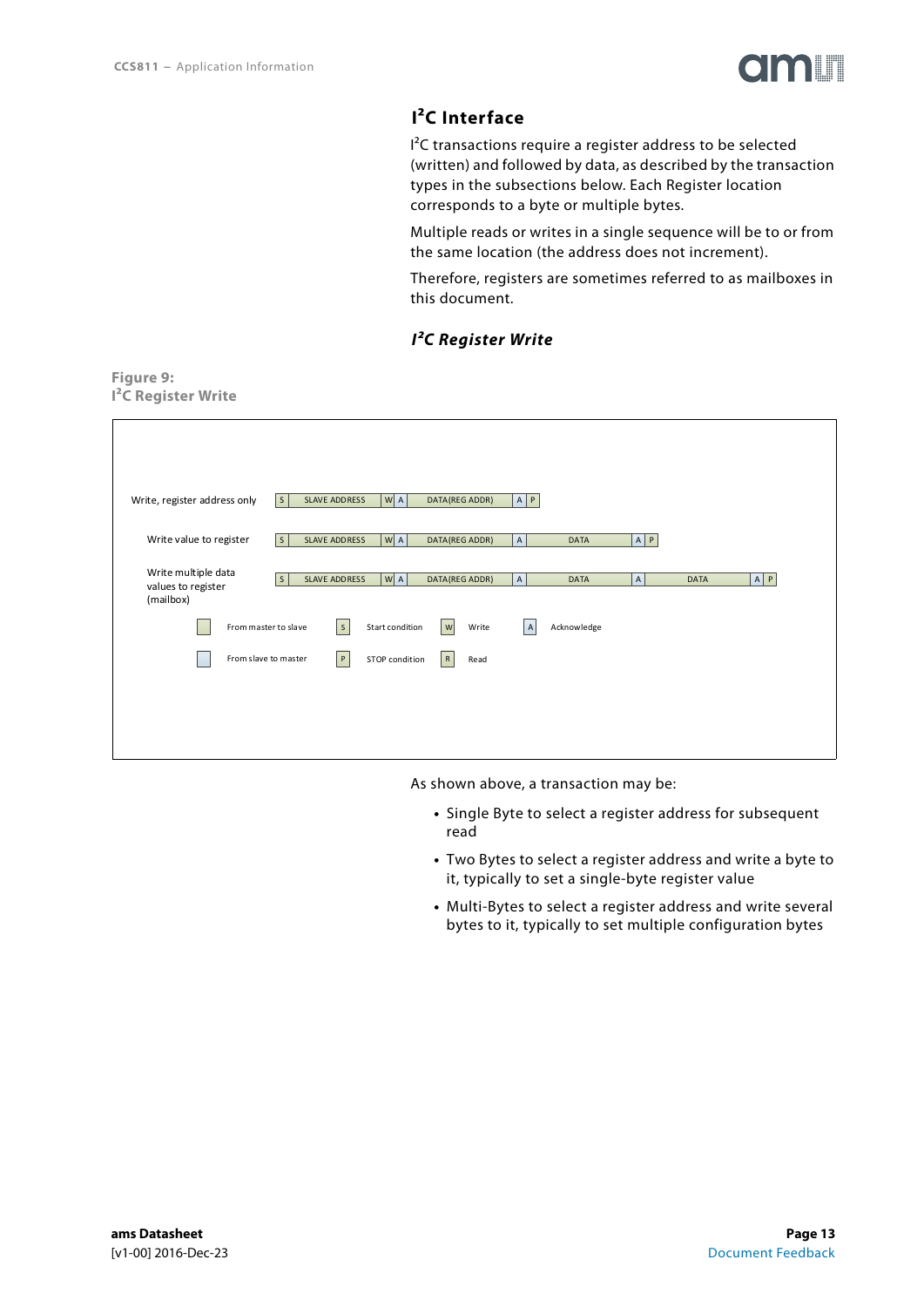

#### *I²C Register Read*

#### <span id="page-13-0"></span>**Figure 10: I²C Register Read**

| Select and read register<br>value                                   | W A<br>A   P<br>(select register address)<br><b>SLAVE ADDRESS</b><br>DATA(REG ADDR)<br>l s<br>$\mathsf S$<br><b>SLAVE ADDRESS</b><br>$R$ $A$<br><b>DATA</b><br>$N$ $P$<br>(read register value)                                                                                                                                                                                   |
|---------------------------------------------------------------------|-----------------------------------------------------------------------------------------------------------------------------------------------------------------------------------------------------------------------------------------------------------------------------------------------------------------------------------------------------------------------------------|
| Select and read register<br>value, as single<br>transaction         | $N$ $P$<br>$\vert s \vert$<br>W A<br>$A \mid S$<br>$R$ $A$<br><b>SLAVE ADDRESS</b><br><b>SLAVE ADDRESS</b><br>DATA(REG ADDR)<br><b>DATA</b><br>(select register address)<br>(read register value)                                                                                                                                                                                 |
| Select and repeatedly<br>read multiple data<br>values from register | $A \mid P$<br>$W$ A<br>l s<br>(select register address)<br><b>SLAVE ADDRESS</b><br>DATA(REG ADDR)<br>$R$ $A$<br>$N$ $P$<br>(read register multiple data)<br>$\mathsf{S}$<br>$\sf A$<br><b>SLAVE ADDRESS</b><br><b>DATA</b><br><b>DATA</b><br>$R$ $A$<br>$N$ $P$<br>(read register multiple data)<br><b>SLAVE ADDRESS</b><br><b>DATA</b><br><b>DATA</b><br><sub>S</sub><br>$\sf A$ |
|                                                                     | $N$ $P$<br>(read register multiple data)<br><b>SLAVE ADDRESS</b><br>$R$ $A$<br><b>DATA</b><br>$\overline{A}$<br><b>DATA</b><br>S<br>w<br>Acknowledge<br>From master to slave<br>$\mathsf S$<br>Start condition<br>Write<br>A<br>From slave to master<br>$\, {\sf P}$<br>STOP condition<br>${\sf R}$<br>Not acknowledge<br>Read<br>${\sf N}$                                       |
|                                                                     |                                                                                                                                                                                                                                                                                                                                                                                   |

- **•** Since no register address can be supplied during an I²C read, an I²C write needs to be prepended to select the required register first.
- **•** The write and read operations can optionally be combined into a single transaction using a repeated start condition, as shown in the second example above.
- **•** Select and repeatedly read multiple data values from register, if the three reads are from the same register (mailbox), or from three subsequent registers (mailboxes).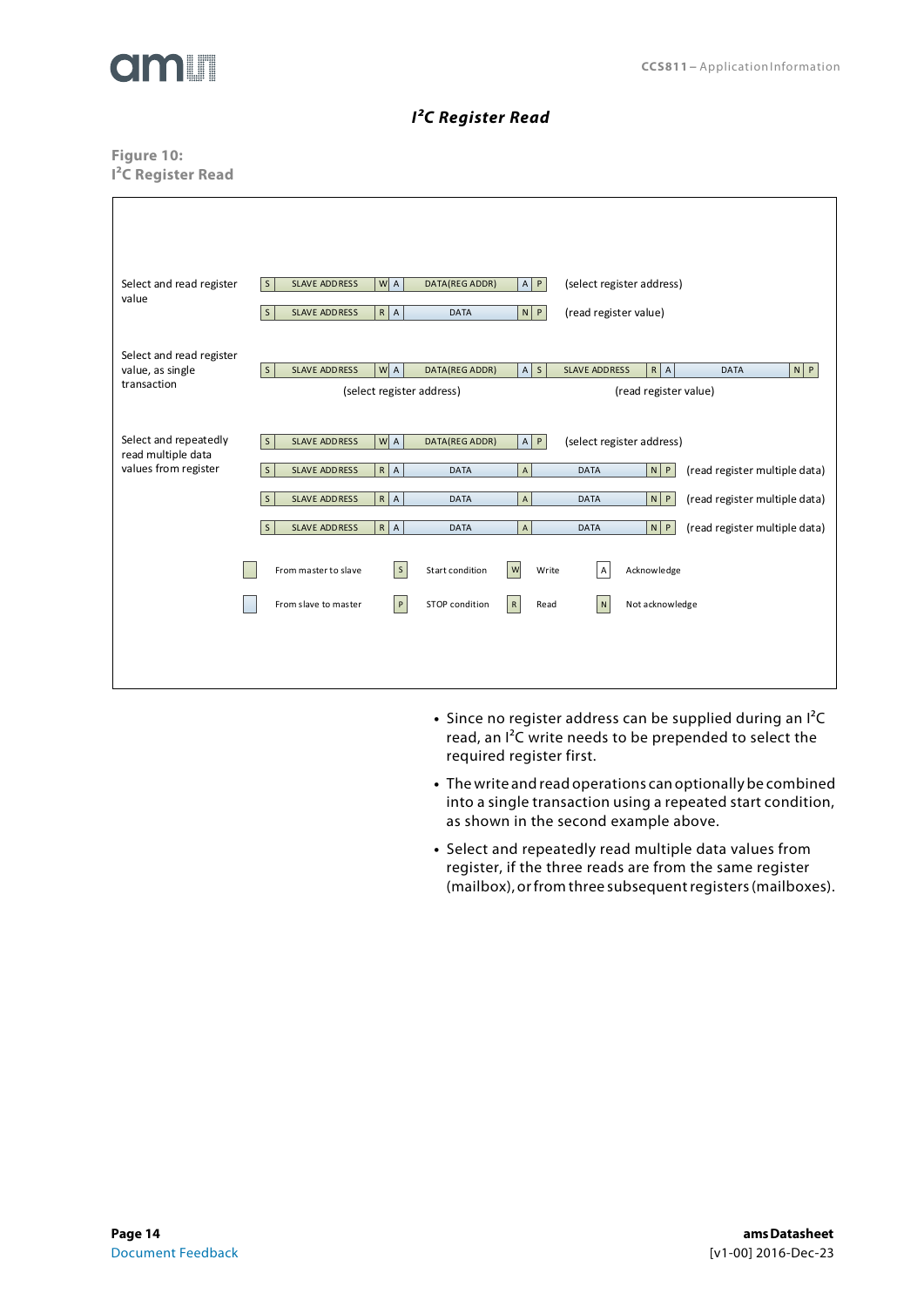

### <span id="page-14-1"></span>**Application Register Overview**

All I²C transactions must use the (7 bits) slave address 0x5A or 0x5B depending on status of ADDR pin when writing to and reading from the CCS811. [Figure 11](#page-14-0) shows the register map for CCS811. [Figure 23](#page-23-0) shows the bootloader register map.

#### <span id="page-14-0"></span>**Figure 11: CCS811 Application Register Map**

| <b>Address</b> | <b>Register</b>   | R/W         | <b>Size</b>      | <b>Description</b>                                                                                                                                                                                       |
|----------------|-------------------|-------------|------------------|----------------------------------------------------------------------------------------------------------------------------------------------------------------------------------------------------------|
| 0x00           | <b>STATUS</b>     | R           | 1 byte           | Status register                                                                                                                                                                                          |
| 0x01           | MEAS_MODE         | R/W         | 1 byte           | Measurement mode and conditions register                                                                                                                                                                 |
| 0x02           | ALG_RESULT_DATA   | $\mathsf R$ | up to<br>8 bytes | Algorithm result. The most significant 2 bytes contain a<br>ppm estimate of the equivalent $CO_2$ (eCO <sub>2</sub> ) level, and<br>the next two bytes contain a ppb estimate of the total<br>VOC level. |
| 0x03           | RAW_DATA          | R           | 2 bytes          | Raw ADC data values for resistance and current source<br>used.                                                                                                                                           |
| 0x05           | <b>ENV_DATA</b>   | W           | 4 bytes          | Temperature and Humidity data can be written to<br>enable compensation                                                                                                                                   |
| 0x06           | <b>NTC</b>        | R           | 4 bytes          | Provides the voltage across the reference resistor and<br>the voltage across the NTC resistor - from which the<br>ambient temperature can be determined.                                                 |
| 0x10           | <b>THRESHOLDS</b> | W           | 5 bytes          | Thresholds for operation when interrupts are only<br>generated when eCO2 ppm crosses a threshold                                                                                                         |
| 0x11           | <b>BASELINE</b>   | R/W         | 2 bytes          | The encoded current baseline value can be read. A<br>previously saved encoded baseline can be written.                                                                                                   |
| 0x20           | HW_ID             | R           | 1 byte           | Hardware ID. The value is 0x81                                                                                                                                                                           |
| 0x21           | <b>HW Version</b> | R           | 1 byte           | Hardware Version. The value is 0x1X                                                                                                                                                                      |
| 0x23           | FW_Boot_Version   | R           | 2 bytes          | Firmware Boot Version. The first 2 bytes contain the<br>firmware version number for the boot code.                                                                                                       |
| 0x24           | FW_App_Version    | R           | 2 bytes          | Firmware Application Version. The first 2 bytes contain<br>the firmware version number for the application code                                                                                          |
| 0xE0           | ERROR_ID          | R           | 1 byte           | Error ID. When the status register reports an error its<br>source is located in this register                                                                                                            |
| 0xFF           | SW_RESET          | W           | 4 bytes          | If the correct 4 bytes (0x11 0xE5 0x72 0x8A) are written<br>to this register in a single sequence the device will reset<br>and return to BOOT mode.                                                      |

#### **Note(s):**

1. The number of bytes read from a register must not exceed the size in this table.

2. For more information on CCS811 programming requirements please refer to **ams** application note AN000369.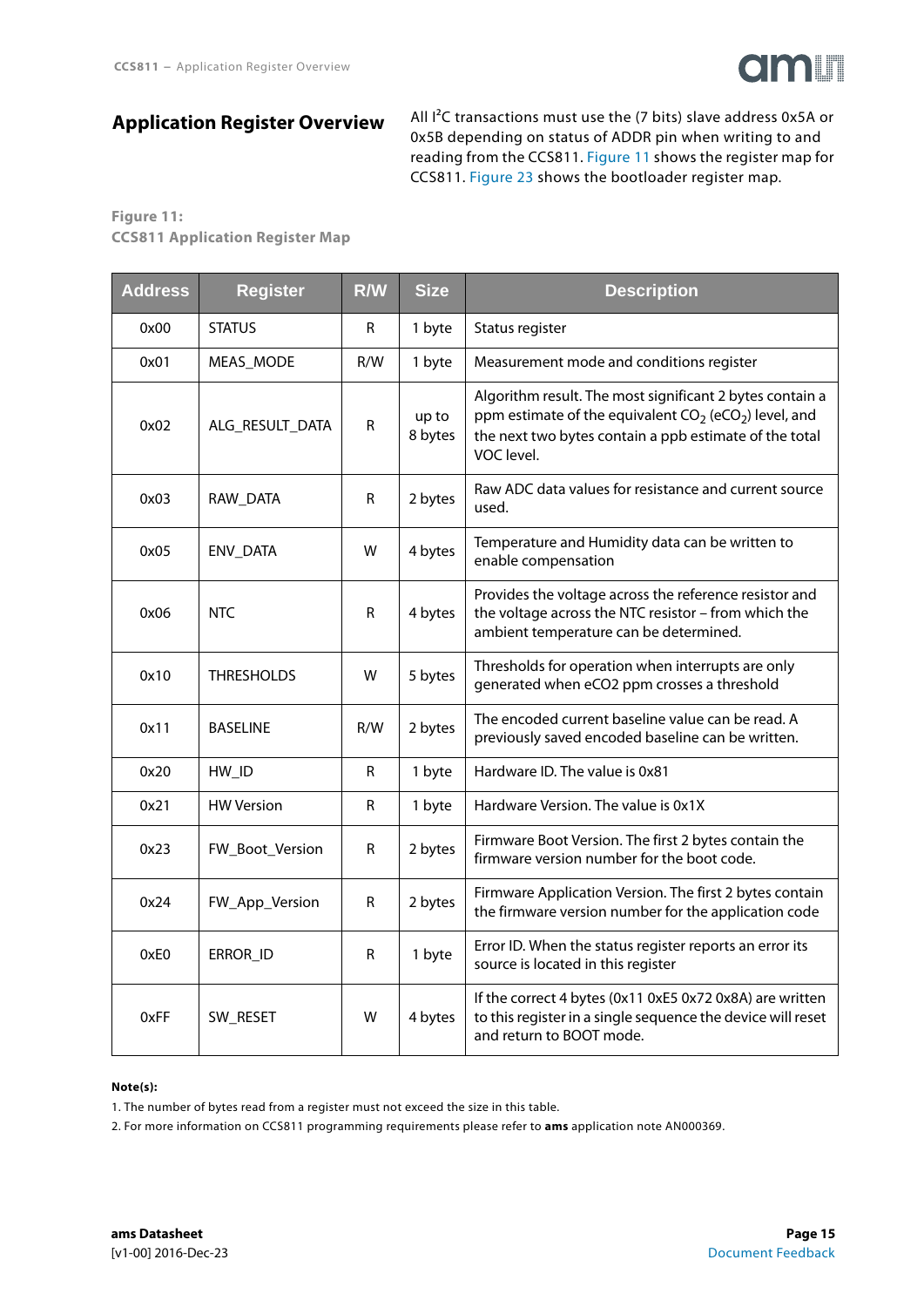<span id="page-15-0"></span>

### **STATUS Register (0x00)**

Single byte read only register which indicates if a device is active, if new data is available or if an error occurred.

**Figure 12: Status Register** 

| FW MODE |  | VALID<br><b>APP</b> | READY<br>DATA | $\overline{\phantom{a}}$ | <b>ERROR</b> |
|---------|--|---------------------|---------------|--------------------------|--------------|

| Bit(s) | <b>Field</b> | <b>Description</b>                                                                                                                                                          |
|--------|--------------|-----------------------------------------------------------------------------------------------------------------------------------------------------------------------------|
| 7      | FW MODE      | 0: Firmware is in boot mode, this allows new firmware to be loaded<br>1: Firmware is in application mode. CCS811 is ready to take ADC measurements                          |
| 6:5    |              | Reserved                                                                                                                                                                    |
| 4      | APP_VALID    | 0: No application firmware loaded<br>1: Valid application firmware loaded                                                                                                   |
| 3      | DATA READY   | 0: No new data samples are ready<br>1: A new data sample is ready in ALG_RESULT_DATA, this bit is cleared when<br>ALG_RESULT_DATA is read on the I <sup>2</sup> C interface |
| 2:1    |              | Reserved                                                                                                                                                                    |
| 0      | <b>ERROR</b> | 0: No error has occurred<br>1: There is an error on the <sup>12</sup> C or sensor, the ERROR_ID register (0xE0) contains the<br>error source                                |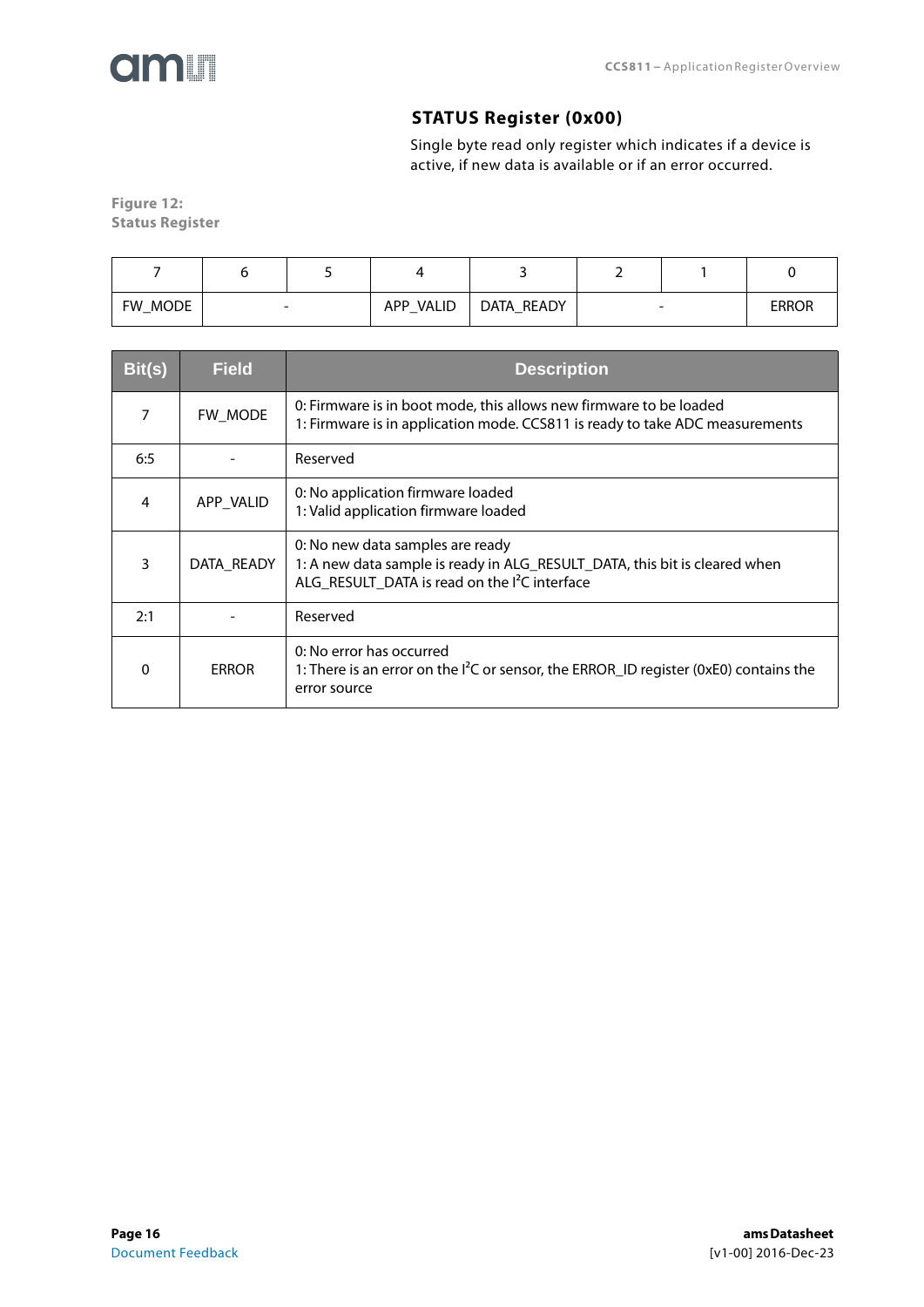

### **MEAS\_MODE (Measurement and Conditions) Register (0x01)**

This is Single byte register, which is used to enable sensor drive mode and interrupts.

<span id="page-16-0"></span>**Figure 13: Measure Mode Register** 

| $\overline{\phantom{0}}$ | DRIVE_MODE | <b>INTERRUPT</b> | THRESH | $\overline{\phantom{0}}$ |
|--------------------------|------------|------------------|--------|--------------------------|

| Bit(s)         | <b>Field</b> | <b>Description</b>                                                                                                                                                                                                                                                                                                                                                                                                                                                                                                                                                                                                                                                                      |
|----------------|--------------|-----------------------------------------------------------------------------------------------------------------------------------------------------------------------------------------------------------------------------------------------------------------------------------------------------------------------------------------------------------------------------------------------------------------------------------------------------------------------------------------------------------------------------------------------------------------------------------------------------------------------------------------------------------------------------------------|
| $\overline{7}$ |              | Reserved - write '0'                                                                                                                                                                                                                                                                                                                                                                                                                                                                                                                                                                                                                                                                    |
| 6:4            | DRIVE MODE   | 000: Mode 0 - Idle (Measurements are disabled in this mode)<br>001: Mode 1 - Constant power mode, IAQ measurement every second<br>010: Mode 2 - Pulse heating mode IAQ measurement every 10 seconds<br>011: Mode 3 - Low power pulse heating mode IAQ measurement every 60<br>seconds<br>100: Mode 4 - Constant power mode, sensor measurement every 250ms<br>1xx: Reserved modes (For future use)<br>In mode 4, the ALG_RESULT_DATA is not updated, only RAW_DATA; the processing<br>must be done on the host system.<br>A new sample is placed in ALG_RESULT_DATA and RAW_DATA registers and the<br>DATA_READY bit in the STATUS register is set at the defined measurement interval. |
| 3              | INT DATARDY  | 0: Interrupt generation is disabled<br>1: The nINT signal is asserted (driven low) when a new sample is ready in<br>ALG_RESULT_DATA. The nINT signal will stop being driven low when<br>ALG_RESULT_DATA is read on the I <sup>2</sup> C interface.<br>At the end of each measurement cycle (250ms, 1s, 10s, 60s) a flag is set in the<br>STATUS register regardless of the setting of this bit                                                                                                                                                                                                                                                                                          |
| $\mathcal{P}$  | INT THRESH   | 0: Interrupt mode (if enabled) operates normally<br>1: Interrupt mode (if enabled) only asserts the nINT signal (driven low) if the new<br>ALG_RESULT_DATA crosses one of the thresholds set in the THRESHOLDS register<br>by more than the hysteresis value (also in the THRESHOLDS register)                                                                                                                                                                                                                                                                                                                                                                                          |
| 1:0            |              | Reserved                                                                                                                                                                                                                                                                                                                                                                                                                                                                                                                                                                                                                                                                                |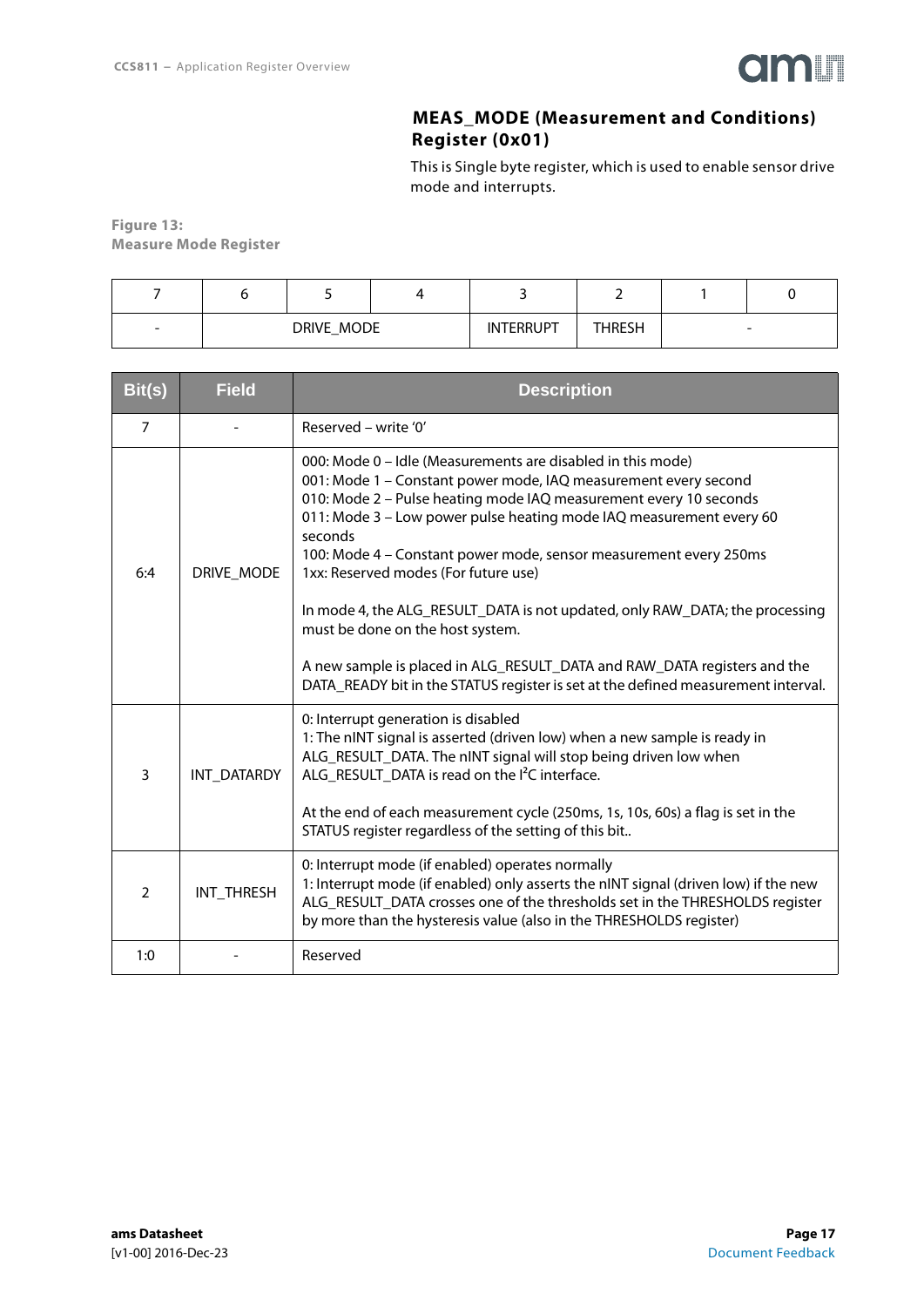<span id="page-17-0"></span>

### **ALG\_RESULT\_DATA (Algorithm Results Data) Register (0x02)**

This multi-byte read only register contains the calculated  $eCO<sub>2</sub>$ (ppm) and TVOC (ppb) values followed by the STATUS register, ERROR\_ID register and the RAW\_DATA register.

- If only eCO<sub>2</sub> is required, only the first 2 bytes need to be read.
- **•** If TVOC is required, 4 bytes need to be read.
- **•** In a system where interrupts are not implemented and the host needs to poll the STATUS register to determine whether there is new data, an efficient alternative is to read 5 bytes in a single transaction since that returns eCO<sub>2</sub>, TVOC and the status register.
- **•** Optionally, all 8 bytes could be read in a single transaction, so that even the error status and the raw data is available.

**Figure 14: Algorithm Results Register Byte Order** 

<span id="page-17-1"></span>

| Byte 0                     | <b>Byte 1</b>             | Byte 2         | Byte 3               | <b>Byte 4</b> | Byte 5   | <b>Byte 6 &amp; 7</b> |
|----------------------------|---------------------------|----------------|----------------------|---------------|----------|-----------------------|
| eCO <sub>2</sub> High Byte | eCO <sub>2</sub> Low Byte | TVOC High Byte | <b>TVOC Low Byte</b> | <b>STATUS</b> | ERROR ID | See RAW DATA          |

### **RAW\_DATA Register (0x03)**

Two byte read only register which contains the latest readings from the sense resistor.

The most significant 6 bits of the Byte 0 contain the value of the current through the sensor (0μA to 63μA).

The lower 10 bits contain (as computed from the ADC) the readings of the voltage across the sensor with the selected current (1023 = 1.65V)

**Figure 15: RAW\_DATA Register Byte Order** 

| Byte 0               |   |  |  |  |   |  | <b>Byte 1</b>       |  |  |  |   |  |  |  |  |
|----------------------|---|--|--|--|---|--|---------------------|--|--|--|---|--|--|--|--|
|                      | o |  |  |  | ∍ |  |                     |  |  |  | 4 |  |  |  |  |
| Current Selected 5:0 |   |  |  |  |   |  | Raw ADC reading 9:0 |  |  |  |   |  |  |  |  |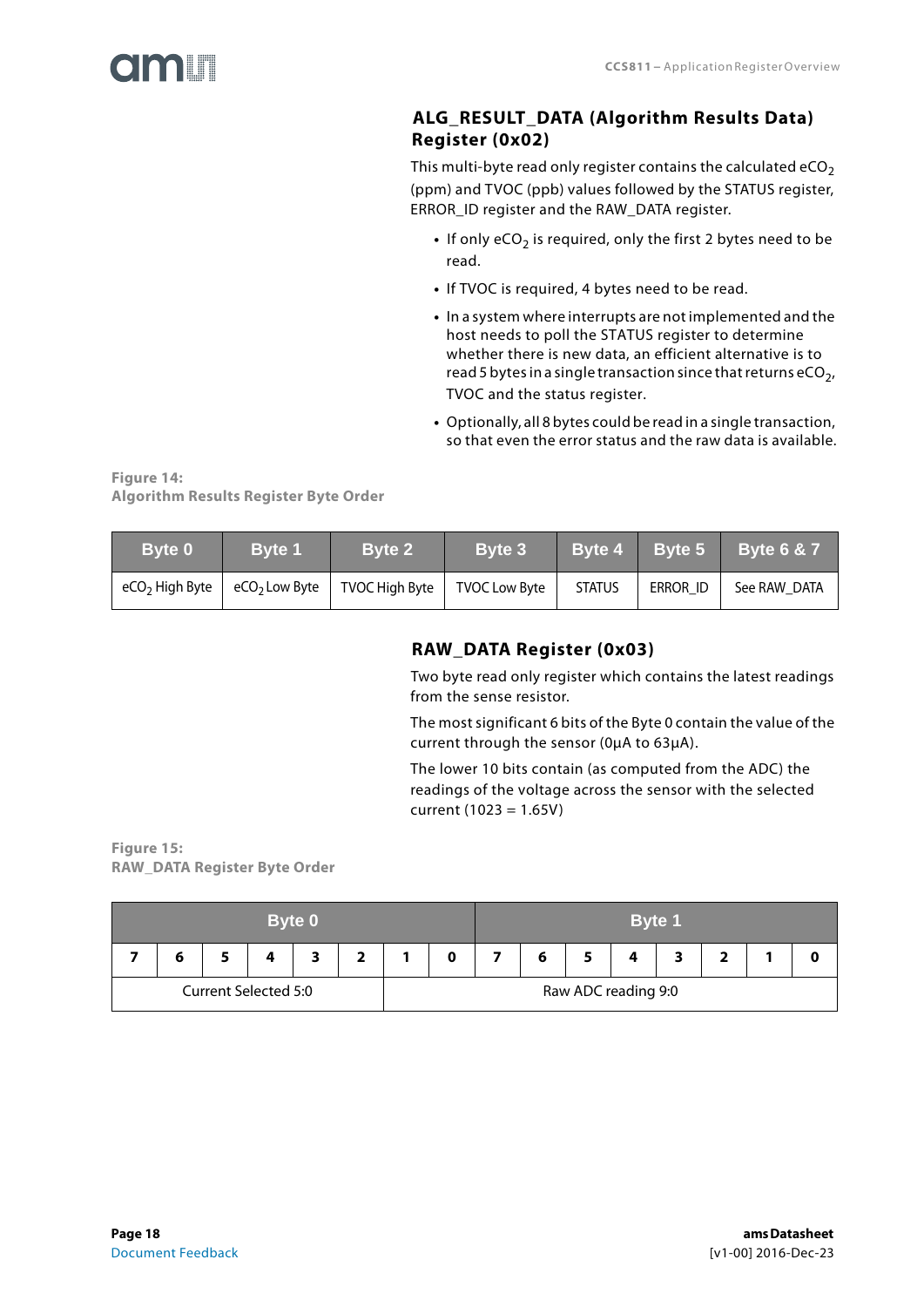

### **ENV\_DATA (Environment Data) Register (0x05)**

A multi-byte register that can be written with the current Humidity and Temperature values if known.

#### *Relative Humidity*

<span id="page-18-1"></span><span id="page-18-0"></span>**Figure 16: Relative Humidity Fields and Byte Order** 

|                           | <b>Byte 0</b>                  |   |   |   |   |                          |             | <b>Byte 1</b> |     |                            |      |      |       |       |       |
|---------------------------|--------------------------------|---|---|---|---|--------------------------|-------------|---------------|-----|----------------------------|------|------|-------|-------|-------|
| <b>Humidity High Byte</b> |                                |   |   |   |   | <b>Humidity Low Byte</b> |             |               |     |                            |      |      |       |       |       |
|                           | 6                              | 5 | 4 | 3 | 2 |                          | $\mathbf 0$ | 7             | 6   | 5                          | 4    | 3    | 2     |       | 0     |
| 64                        | 1/2<br>32<br>2<br>16<br>8<br>4 |   |   |   |   |                          |             | 1/4           | 1/8 | 1/16                       | 1/32 | 1/64 | 1/128 | 1/256 | 1/512 |
| Humidity %                |                                |   |   |   |   |                          |             |               |     | <b>Humidity % Fraction</b> |      |      |       |       |       |

Humidity is stored as an unsigned 16 bits in 1/512%RH. The default value is  $50\% = 0x64$ , 0x00. As an example 48.5% humidity would be 0x61, 0x00.

#### *Temperature*

**Figure 17: Temperature Fields and Byte Order** 

|                              | <b>Byte 2</b>    |    |   |   |                             |   |             | <b>Byte 3</b> |     |      |      |      |       |       |       |
|------------------------------|------------------|----|---|---|-----------------------------|---|-------------|---------------|-----|------|------|------|-------|-------|-------|
| <b>Temperature High Byte</b> |                  |    |   |   | <b>Temperature Low Byte</b> |   |             |               |     |      |      |      |       |       |       |
|                              | 6                | 5  | 4 | 3 | 2                           | 1 | $\mathbf 0$ | 7             | 6   | 5    | 4    | 3    | 2     |       | O     |
| 64                           | 32               | 16 | 8 | 4 | 2                           |   | 1/2         | 1/4           | 1/8 | 1/16 | 1/32 | 1/64 | 1/128 | 1/256 | 1/512 |
|                              | Temperature 25°C |    |   |   | Temperature 25°C Fraction   |   |             |               |     |      |      |      |       |       |       |

Temperature is stored as an unsigned 16 bits integer in 1/512 degrees; there is an offset: 0 maps to -25°C. The default value is 25°C = 0x64, 0x00. As an example 23.5% temperature would be 0x61, 0x00.

The internal algorithm uses these values (or default values if not set by the application) to compensate for changes in relative humidity and ambient temperature.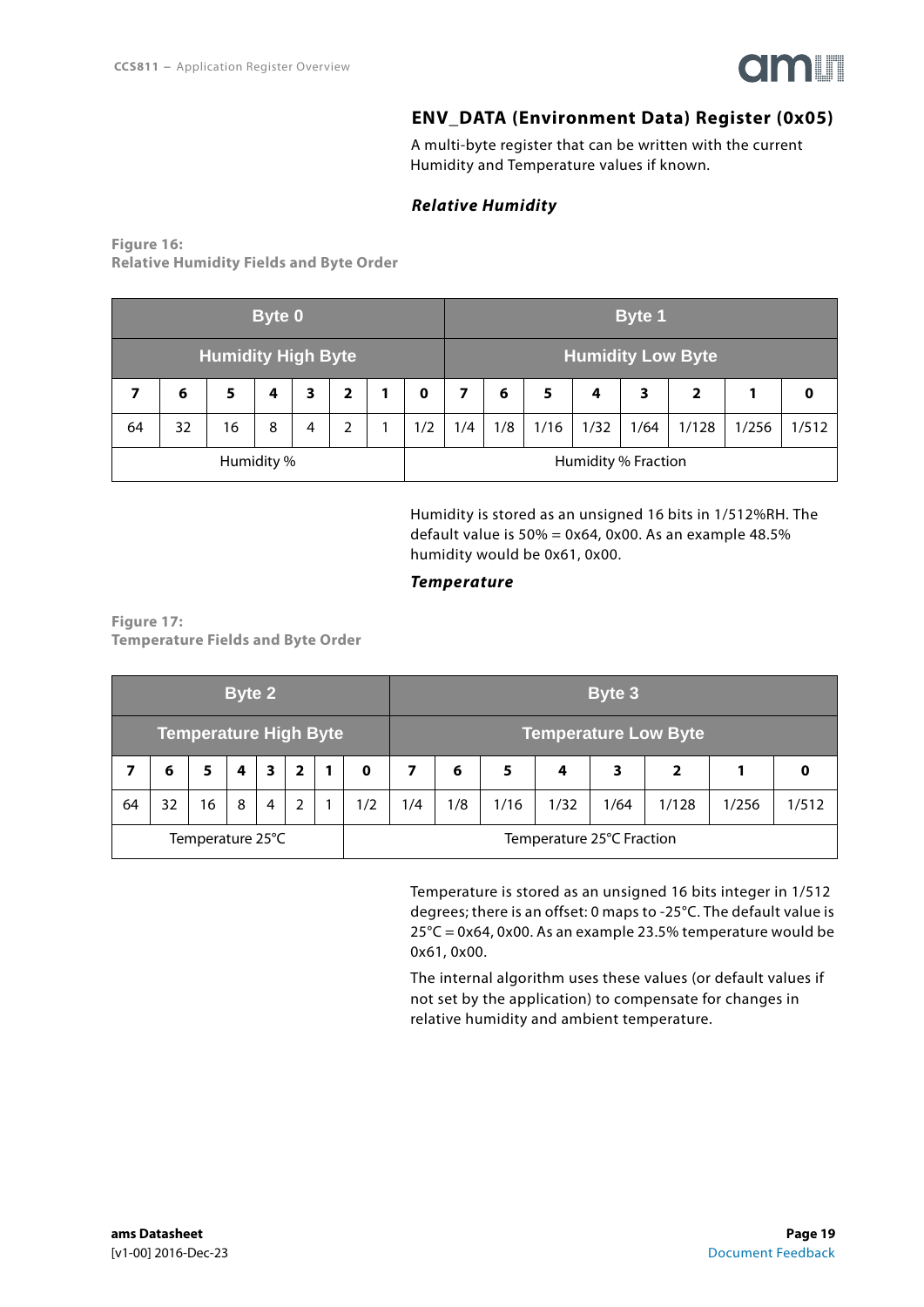<span id="page-19-1"></span>

### **NTC Register (0x06)**

Four byte read only register which contains the voltage across resistor ( $R_{REF}$ ) and the voltage across the NTC resistor from which the ambient temperature can be determined.

The resistance of the NTC resistor can be determined by the ratio value and knowledge of the reference resistor used.

 $R_{NTC}$  =  $V_{NTC}$  x  $R_{REF}$  /  $V_{REF}$ . The temperature can be determined from the resistance of the NTC resistor from the datasheet of the NTC resistor used.

**Figure 18: NTC Register Byte Order** 

| Byte 0                        | <b>Byte 1</b> | Byte 2                        | Byte 3   |  |  |  |
|-------------------------------|---------------|-------------------------------|----------|--|--|--|
| Voltage across $R_{RFF}$ (mV) |               | Voltage across $R_{NTC}$ (mV) |          |  |  |  |
| High Byte                     | Low Byte      | High Byte                     | Low Byte |  |  |  |

This enables the host to calculate the ambient temperature and this information can be written to CCS811 to compensate for temperature changes.

### **THRESHOLDS Register (0x10)**

If 'interrupt on threshold change' has been set in the Mode register (see above), the values in this multi- byte write only register are used to determine the thresholds and the level of hysteresis desired.

<span id="page-19-0"></span>**Figure 19: Thresholds Register Byte Order** 

| Byte 0                  | <b>Byte 1</b> | Byte 2                   | Byte 3           | Byte 4 |
|-------------------------|---------------|--------------------------|------------------|--------|
| Low to Medium Threshold |               | Medium to High Threshold | Hysteresis Value |        |
| High Byte               | Low Byte      | High Byte<br>Low Byte    |                  |        |

An interrupt is asserted if the  $eCO<sub>2</sub>$  value moved from the current range (Low, Medium, or High) into another range by more than the Hysteresis value (used to prevent multiple interrupts close to a threshold).

- **•** Low to Medium Threshold default = 1500ppm = 0x05DC
- Medium to High Threshold default = 2500ppm = 0x09C4
- **•** Hysteresis value default = 50 = 0x32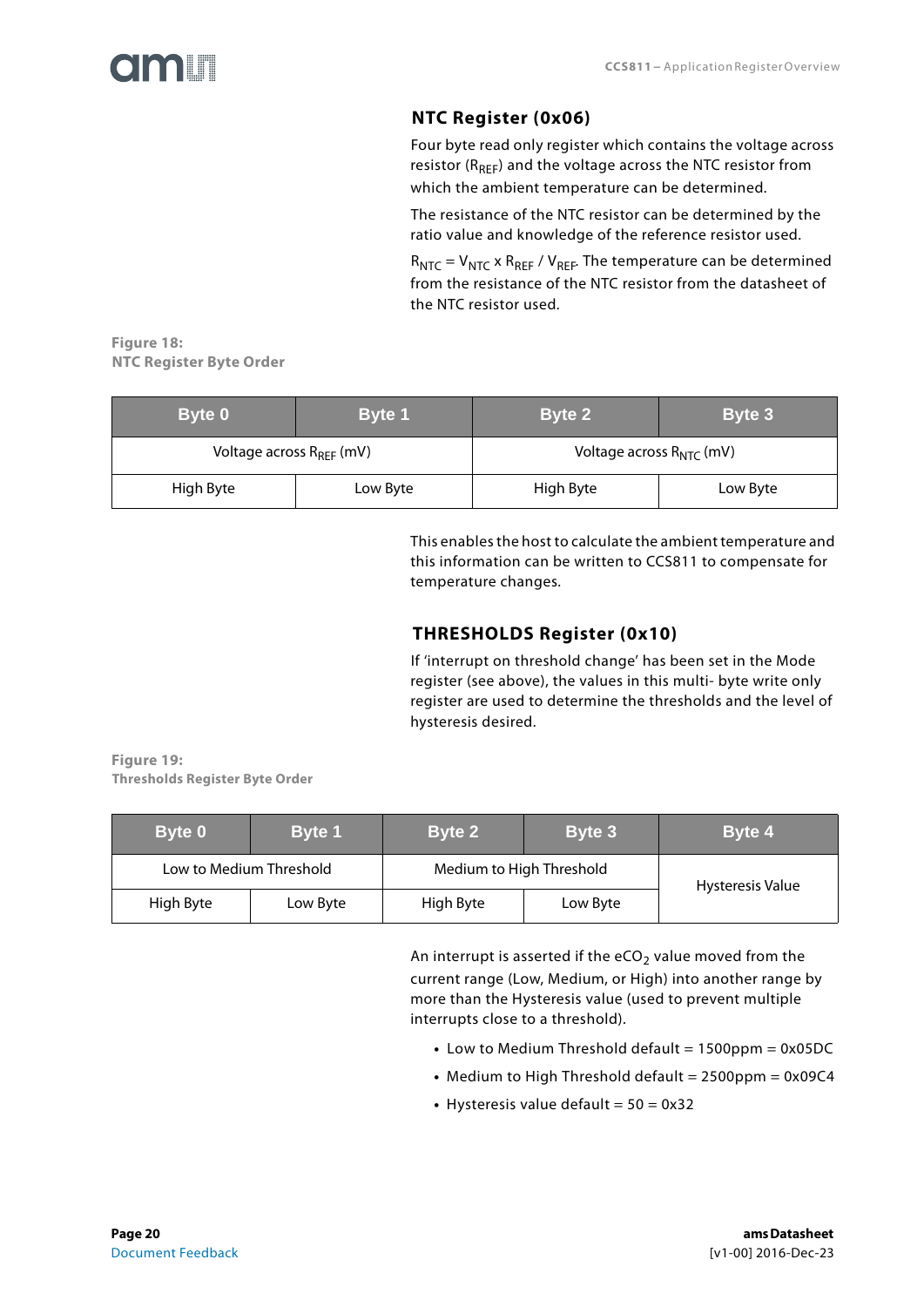

### **BASELINE Register (0x11)**

<span id="page-20-0"></span>A two byte read/write register which contains an encoded version of the current baseline used in Algorithm Calculations.

A previously stored value may be written back to this two byte register and the Algorithms will use the new value in its calculations (until it adjusts it as part of its internal Automatic Baseline Correction).

### **HW\_ID (Hardware identifier) Register (0x20)**

<span id="page-20-1"></span>Single byte read only register which holds the HW ID which is 0x81 for this family of CCS81x devices.

### <span id="page-20-2"></span>**HW\_Version (Hardware Version) Register (0x21)**

Single byte read only register which holds the Hardware Major and Minor Hardware versions.

The top four bits read major hardware version 1 – identifying the product as CCS811. The bottom four bits identify any build variant. The default value is 0x1X.

### **FW\_Boot\_Version (Firmware Bootloader Version) Register (0x23)**

Two byte read only register which contain the version of the firmware bootloader stored in the CCS811 in the format Major.Minor.Trivial

<span id="page-20-3"></span>**Figure 20: Firmware Bootloader Version Format** 

| <b>Byte 0</b>  |   |   |   |   |                |  | <b>Byte 1</b> |  |                            |  |  |  |  |   |
|----------------|---|---|---|---|----------------|--|---------------|--|----------------------------|--|--|--|--|---|
|                | 0 | ٮ | 4 | ٮ | ∽<br>∸         |  | 0             |  | ∽<br>6<br>4<br>כ<br>J<br>∸ |  |  |  |  | υ |
| Major<br>Minor |   |   |   |   | <b>Trivial</b> |  |               |  |                            |  |  |  |  |   |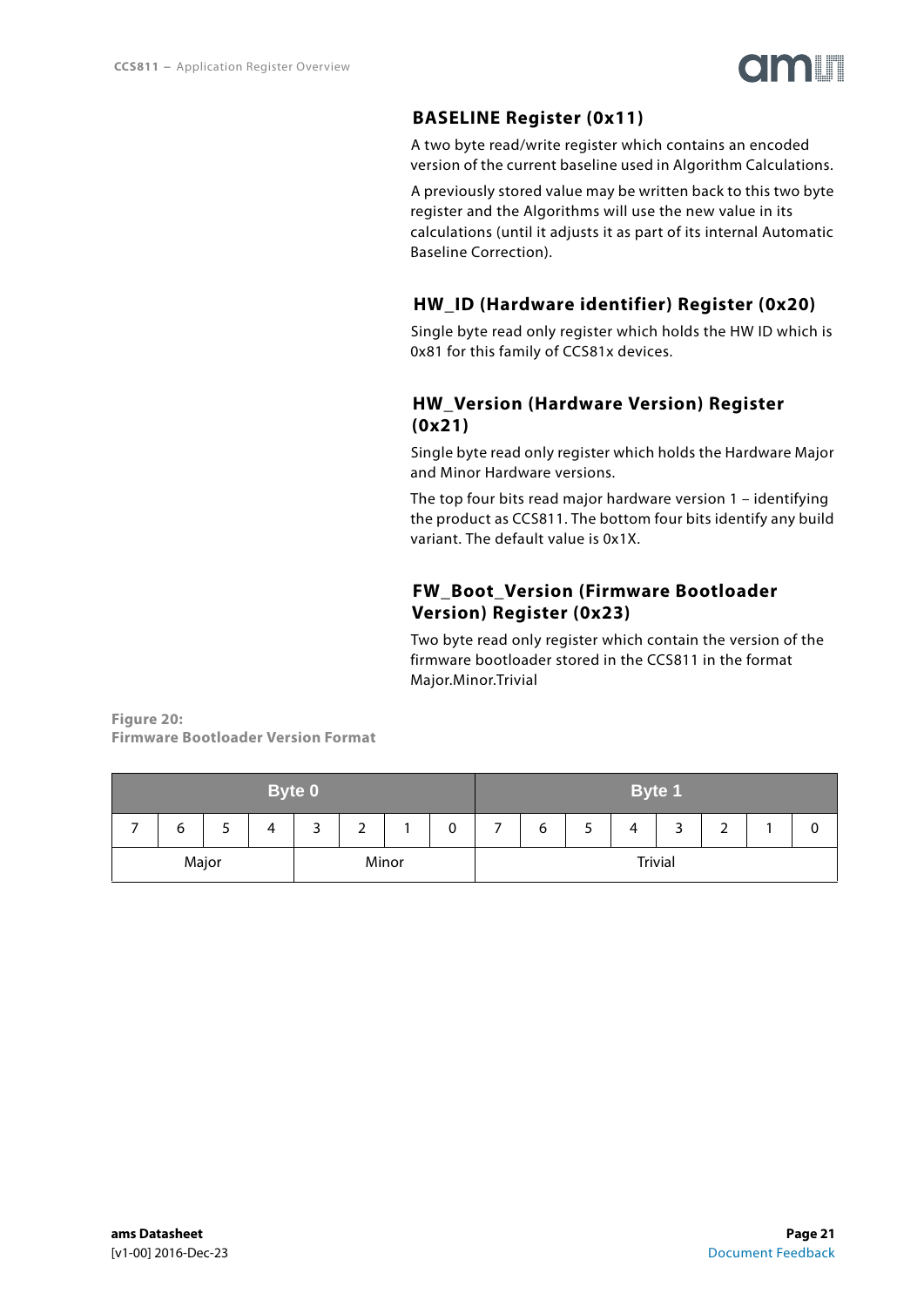<span id="page-21-0"></span>

### **FW\_App\_Version (Firmware Application Version) Register (0x24)**

Two byte read only register which contain the version of the firmware application stored in the CCS811 in the format Major.Minor.Trivial

**Figure 21: Firmware Application Version Format** 

| <b>Byte 0</b>  |   |  |   |  |   |  | Byte 1 |  |                |  |   |   |   |  |
|----------------|---|--|---|--|---|--|--------|--|----------------|--|---|---|---|--|
|                | 6 |  | 4 |  | ∼ |  | 0      |  | ь              |  | 4 | ັ | - |  |
| Major<br>Minor |   |  |   |  |   |  |        |  | <b>Trivial</b> |  |   |   |   |  |

### **ERROR\_ID (Error Identifier) Register (0xE0)**

If the ERR bit [0] of the STATUS Register is set, this single byte read only register indicates source(s) of the error.

<span id="page-21-1"></span>**Figure 22: ERROR\_ID Register Codes** 

| <b>Bit</b> | <b>ERROR CODE</b>    | <b>Description</b>                                                                                                    |
|------------|----------------------|-----------------------------------------------------------------------------------------------------------------------|
| $\Omega$   | WRITE_REG_INVALID    | The CCS811 received an <sup>2</sup> C write request addressed to this station but with<br>invalid register address ID |
| 1          | READ_REG_INVALID     | The CCS811 received an I <sup>2</sup> C read request to a mailbox ID that is invalid                                  |
| 2          | MEASMODE_INVALID     | The CCS811 received an $I^2C$ request to write an unsupported mode to<br>MEAS MODE                                    |
| 3          | MAX RESISTANCE       | The sensor resistance measurement has reached or exceeded the maximum<br>range                                        |
| 4          | <b>HEATER_FAULT</b>  | The Heater current in the CCS811 is not in range                                                                      |
| 5          | <b>HEATER SUPPLY</b> | The Heater voltage is not being applied correctly                                                                     |
| 6          |                      | Reserved for Future Use                                                                                               |
| 7          |                      | Reserved for Future Use                                                                                               |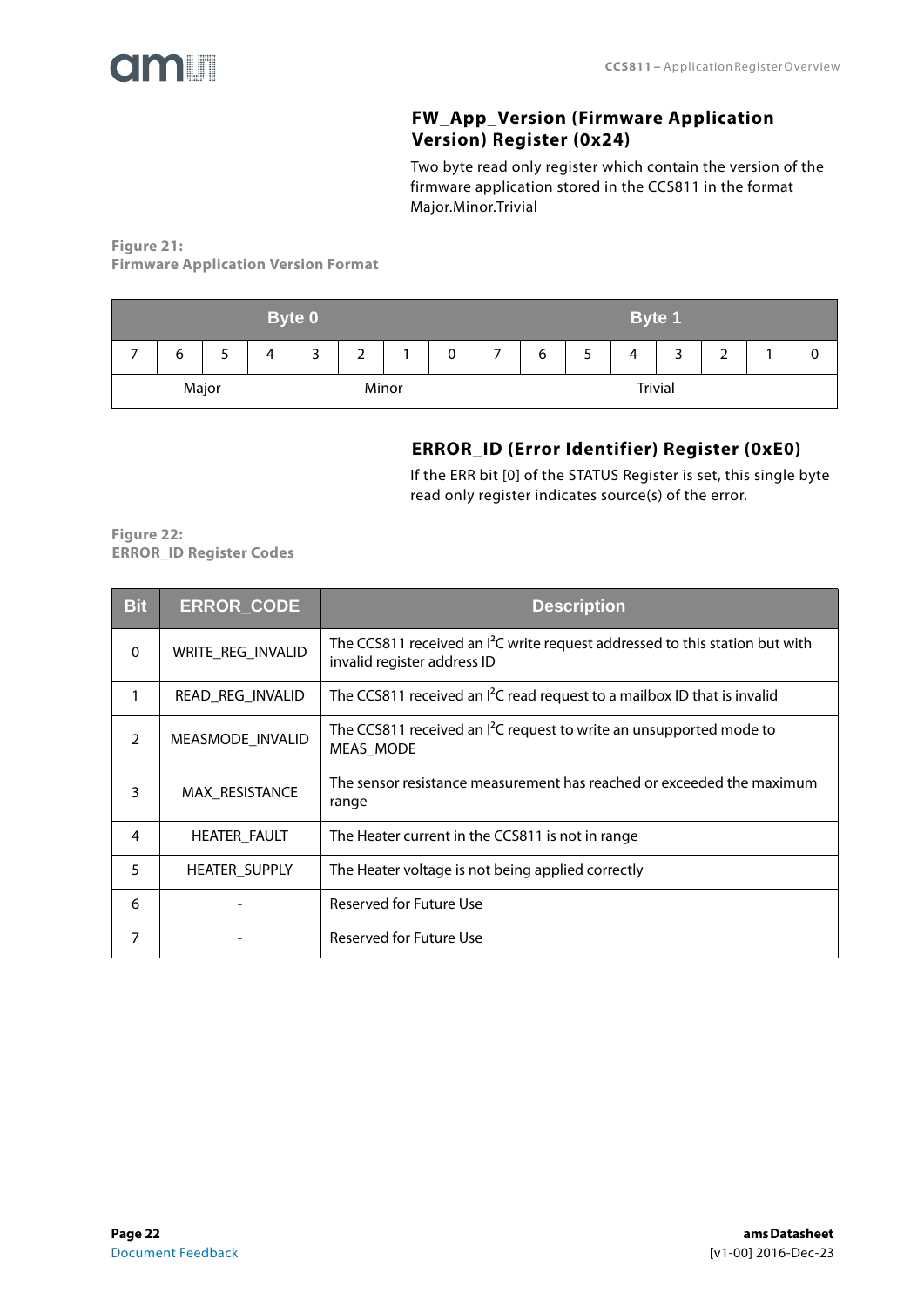

### **SW\_RESET Register (0xFF)**

<span id="page-22-0"></span>As an alternative to Power-On reset or Hardware Reset a Software Reset is available.

Asserting the SW\_RESET will restart the CCS811 in Boot mode to enable new application firmware to be downloaded.

To prevent accidental SW\_RESET a sequence of four bytes must be written to this register in a single I<sup>2</sup>C sequence: 0x11, 0xE5, 0x72, 0x8A.

For details, please refer to application notes **ams** AN000369 and **ams** AN000371.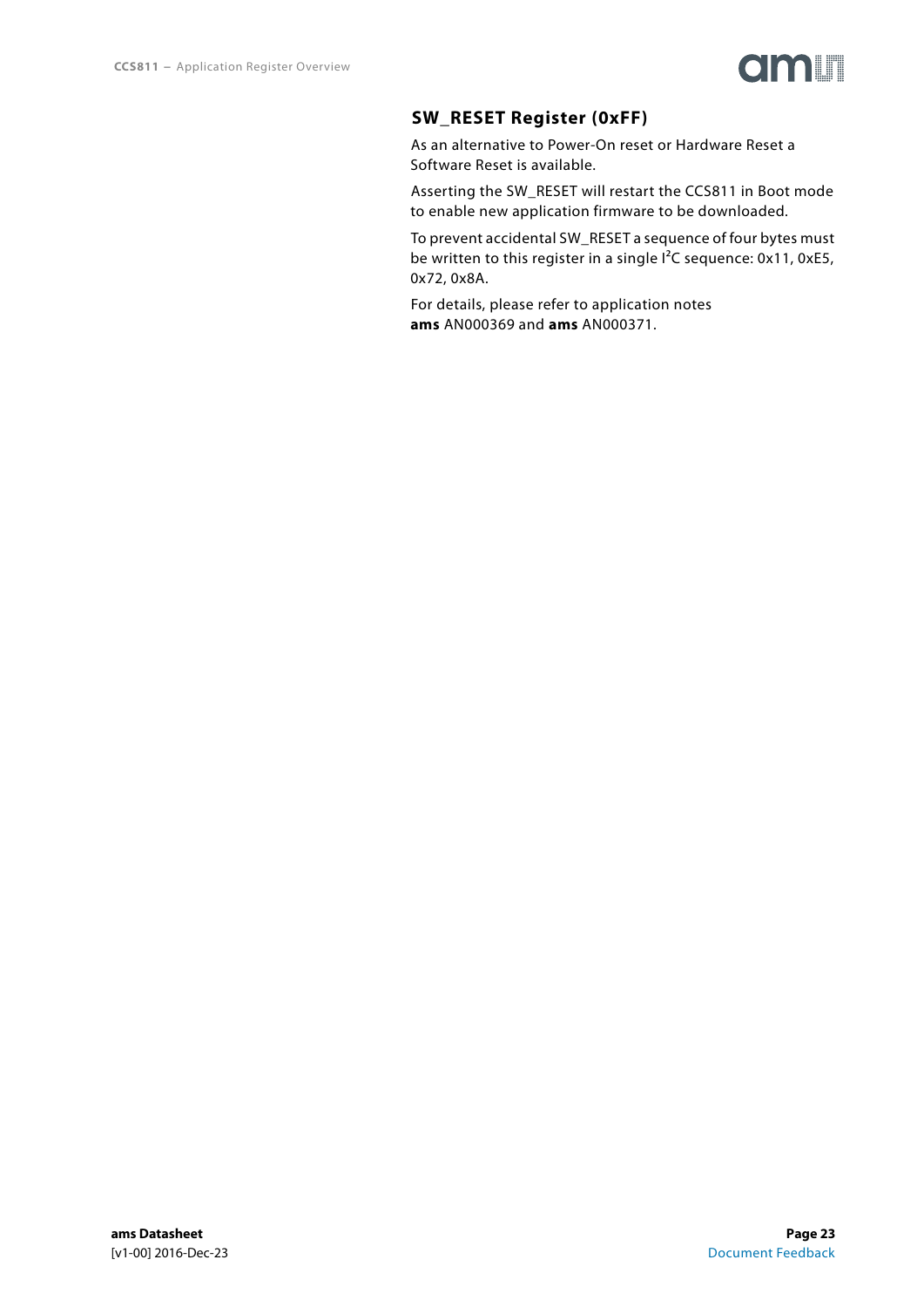### <span id="page-23-1"></span>**Bootloader Register Overview**

All I²C transactions must use the (7bits) slave address 0x5A or 0x5B depending on status of ADDR pin when writing to and reading from the CCS811. [Figure 23](#page-23-0) shows the bootloader register map for CCS811.

#### <span id="page-23-0"></span>**Figure 23: CCS811 Bootloader Register Map**

| <b>Address</b> | <b>Register</b>   | <b>R/W</b> | <b>Size</b> | <b>Description</b>                                                                                                                                                                                                                                                  |
|----------------|-------------------|------------|-------------|---------------------------------------------------------------------------------------------------------------------------------------------------------------------------------------------------------------------------------------------------------------------|
| 0x00           | <b>STATUS</b>     | R          | 1 byte      | Status register                                                                                                                                                                                                                                                     |
| 0x20           | HW_ID             | R          | 1 byte      | Hardware ID. The value is 0x81                                                                                                                                                                                                                                      |
| 0x21           | <b>HW Version</b> | R          | 1 byte      | Hardware Version. The value is 0x1X                                                                                                                                                                                                                                 |
| 0x23           | FW_Boot_Version   | R          | 2 bytes     | Firmware Boot Version. The first 2 bytes contain the<br>firmware version number for the boot code.                                                                                                                                                                  |
| 0x24           | FW_App_Version    | R          | 2 bytes     | Firmware Application Version. The first 2 bytes contain<br>the firmware version number for the application code.                                                                                                                                                    |
| 0xE0           | ERROR_ID          | R          | 1 byte      | Error ID. When the status register reports an error it<br>source is located in this register                                                                                                                                                                        |
| 0xF1           | APP ERASE         | W          | 4 bytes     | If the correct 4 bytes (0xE7 0xA7 0xE6 0x09) are written<br>to this register in a single sequence the device will start<br>the application erase                                                                                                                    |
| 0xF2           | APP_DATA          | W          | 9 bytes     | Transmit flash code for the bootloader to write to the<br>application flash code space.                                                                                                                                                                             |
| 0xF3           | APP VERIFY        | W          |             | Starts the process of the bootloader checking though<br>the application to make sure a full image is valid.                                                                                                                                                         |
| 0xF4           | APP START         | W          |             | Application start. Used to transition the CCS811 state<br>from boot to application mode, a write with no data is<br>required. Before performing a write to APP_START the<br>Status register should be accessed to check if there is a<br>valid application present. |
| 0xFF           | SW RESET          | W          | 4 bytes     | If the correct 4 bytes (0x11 0xE5 0x72 0x8A) are written<br>to this register in a single sequence the device will reset<br>and return to BOOT mode.                                                                                                                 |

#### **Note(s):**

1. The number of bytes read from a register must not exceed the size in this table.

2. For more information on performing application code download please refer to application note **ams** AN000371.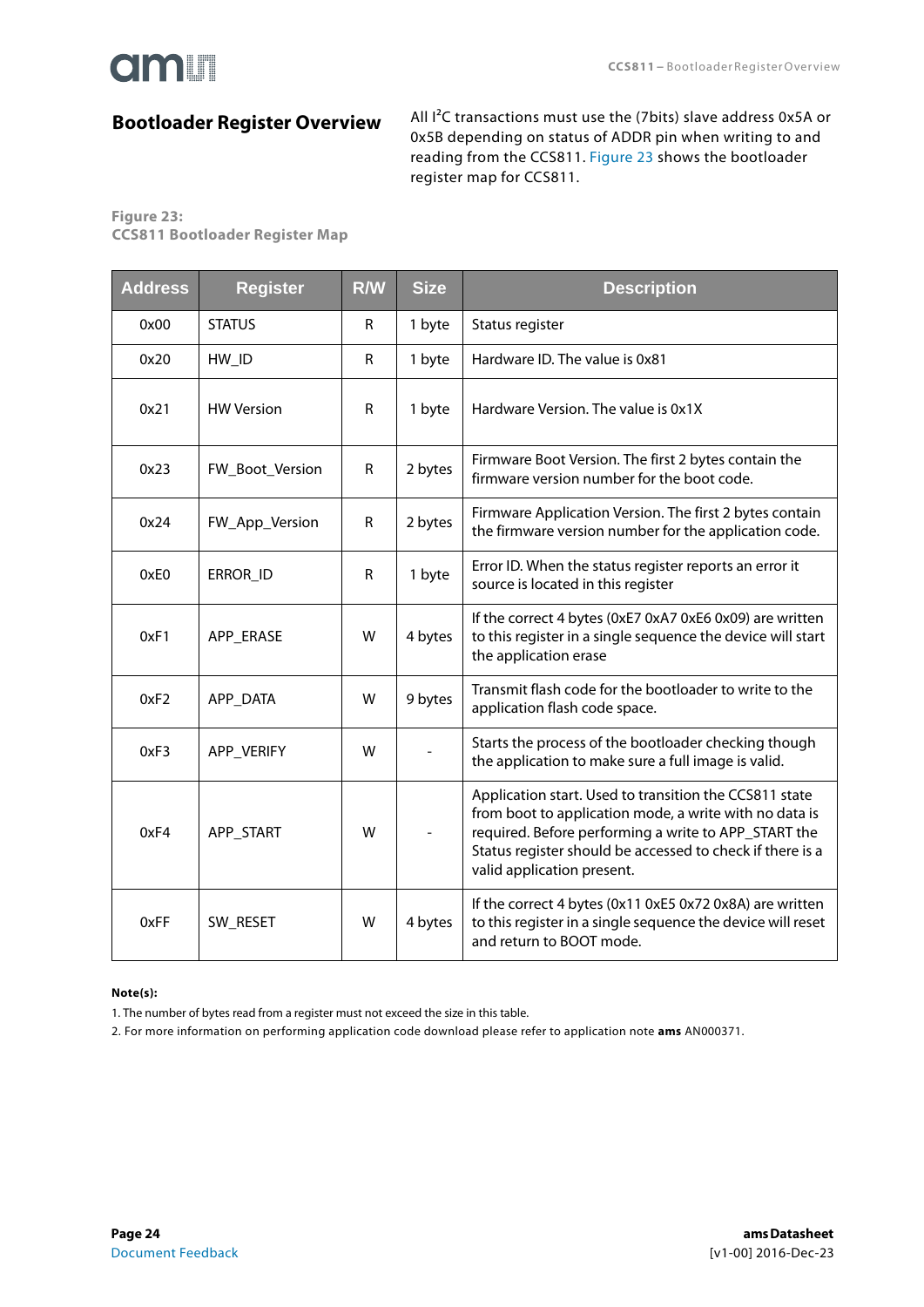Registers not detailed below are documented in the [Application Register Overview](#page-14-1) section.

### <span id="page-24-0"></span>**APP\_ERASE (Application Erase) Register (0xF1)**

To prevent accidental APP\_ERASE a sequence of four bytes must be written to this register in a single  $I^2C$  sequence: 0xE7, 0xA7, 0xE6, 0x09.

The APP\_ERASE can take a variable amount of time. The status register can be polled to determine when this function is

complete. The  $6^{\text{th}}$  bit (0x40) is initialised to 0 and set to a 1 on completion of the APP\_ERASE function. After an erase this bit is only cleared by doing a reset or starting the application.

### **APP\_DATA (Application Data) Register (0xF2)**

<span id="page-24-1"></span>Nine byte, write only register for sending small chunks of application data which will be written in order to the CCS811 flash code.

### <span id="page-24-2"></span>**APP\_VERIFY (Application Verify) Register (0xF3)**

Single byte write only register which starts the application verify process run by the bootloader to check for a complete application code image. Command only needs to be called once after a firmware download as the result is saved in a flash location that gets checked during device initialisation.

The APP\_VERIFY can take a variable amount of time. The status register can be polled to determine when this function is complete. The  $5<sup>th</sup>$  bit (0x20) is initialised to 0 and set to a 1 on completion of the APP\_VERIFY function. After an APP\_VERIFY this bit is only cleared by doing a reset or starting the application.

For details on downloading new application firmware please refer to application note **ams** AN000371.

### **APP\_START (Application Start) Register (0xF4)**

<span id="page-24-3"></span>To change the mode of the CCS811 from Boot mode to running the application, a single byte write of 0xF4 is required.

The CCS811 interprets this as an address write to select the 'APP\_START' register and starts running the loaded application software if it is a valid version (Refer to the STATUS Register [\(0x00\)\)](#page-15-0).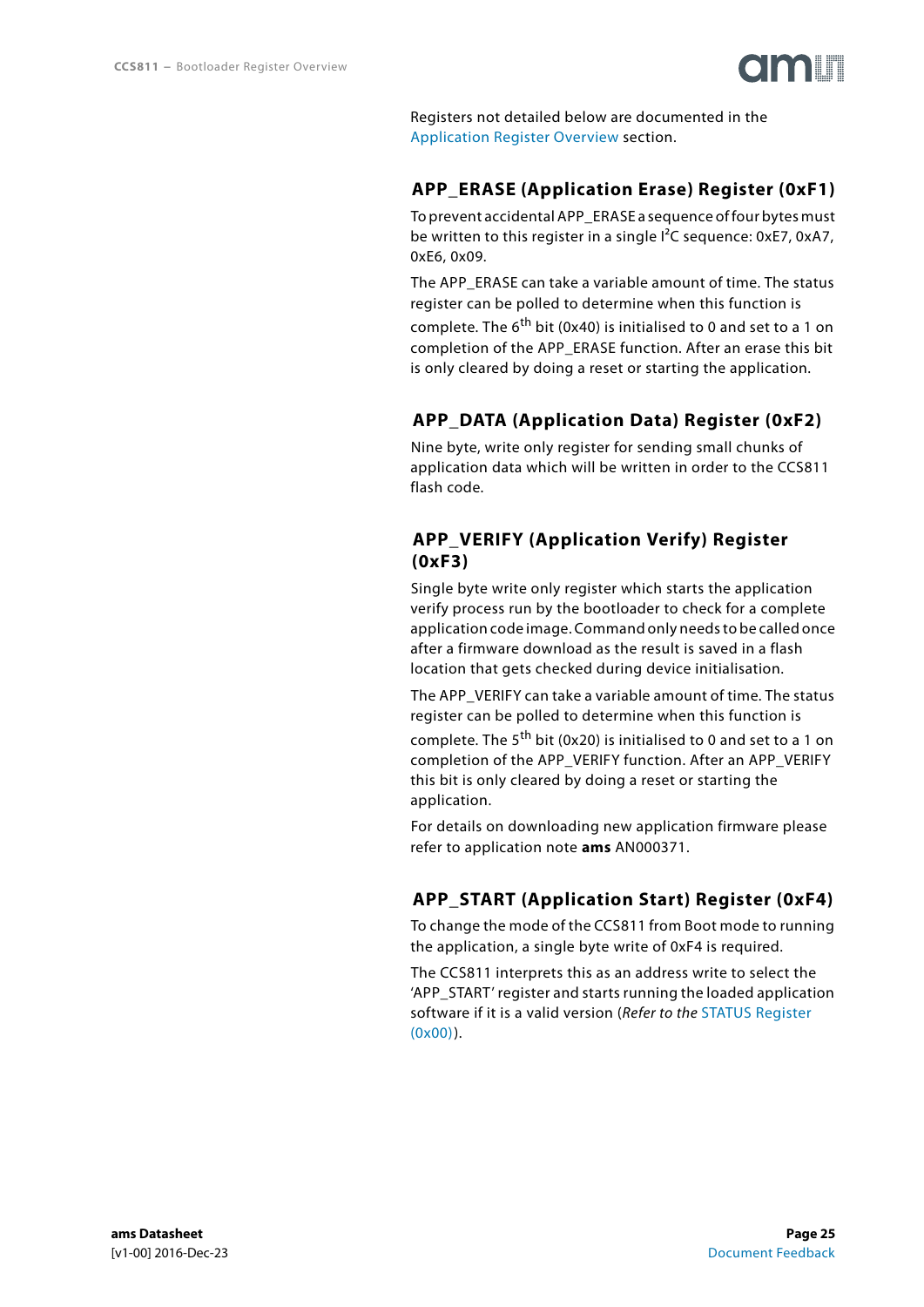

### <span id="page-25-0"></span>**Package Drawings & Marking**

### **LGA Package Outline**

<span id="page-25-1"></span>**Figure 24: LGA Package Drawings** 



#### **Note(s):**

1. All dimensions are in millimeters.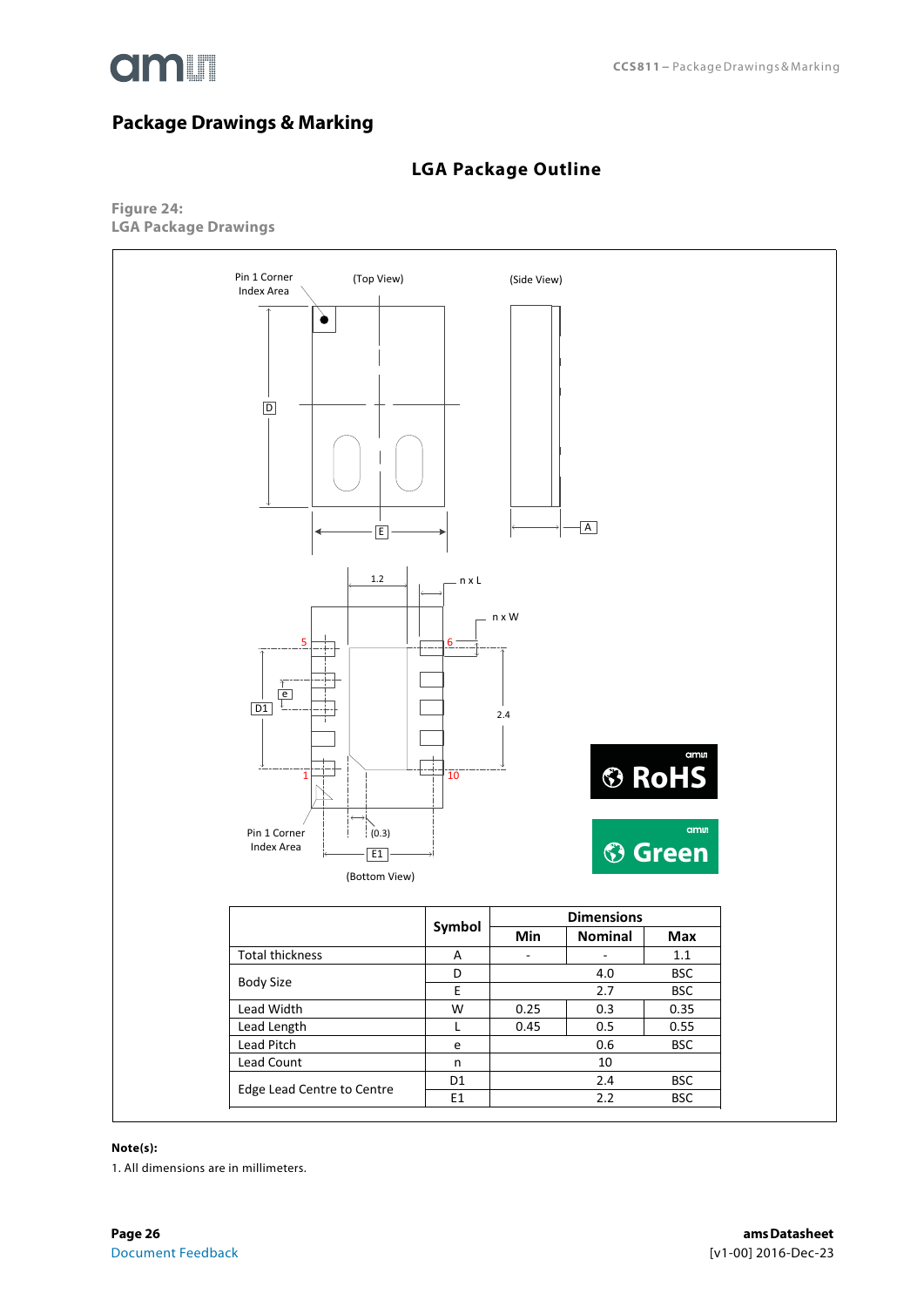

#### The recommended package footprint or landing pattern for CCS811 is shown below:





#### **Note(s):**

- 1. All dimensions are in millimeters.
- 2. PCB land pattern in Green dash lines
- 3. Pin numbers are in Red
- 4. Add 0.05mm all around the nominal lead width and length for the PCB land pattern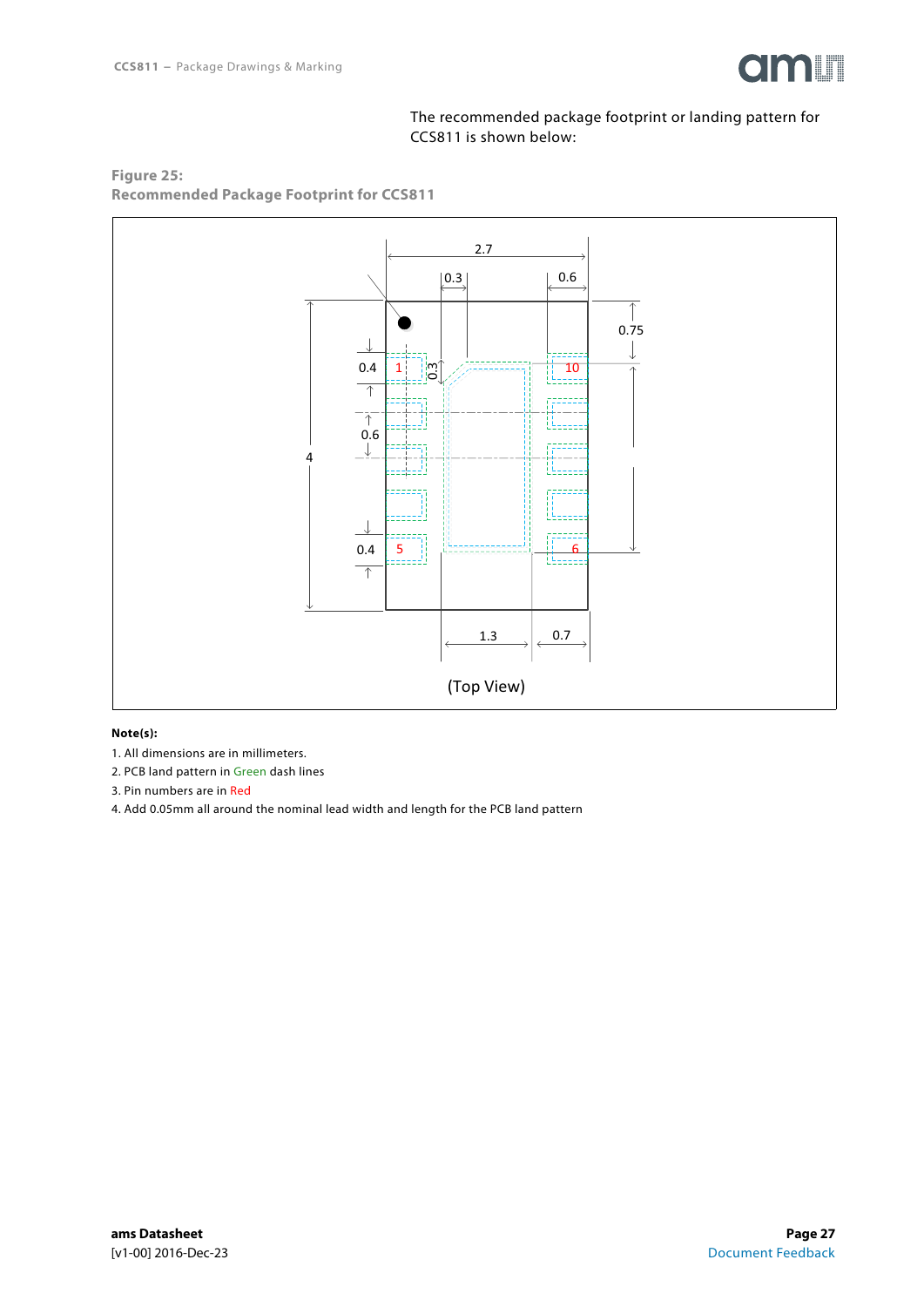<span id="page-27-0"></span>

### **Product Marking**

**Figure 26: Package Marking** 



#### **Note(s):**

1. Product code is 811B

- 2. YWAA indicates the manufacture trace code
	- $Y = Year(2015=5, 2016=6)$
	- W = Work Week (01=a, 26=z, 27=A,52=Z) AA-Lot sequence (1st = AA, 2nd =  $AB...$ )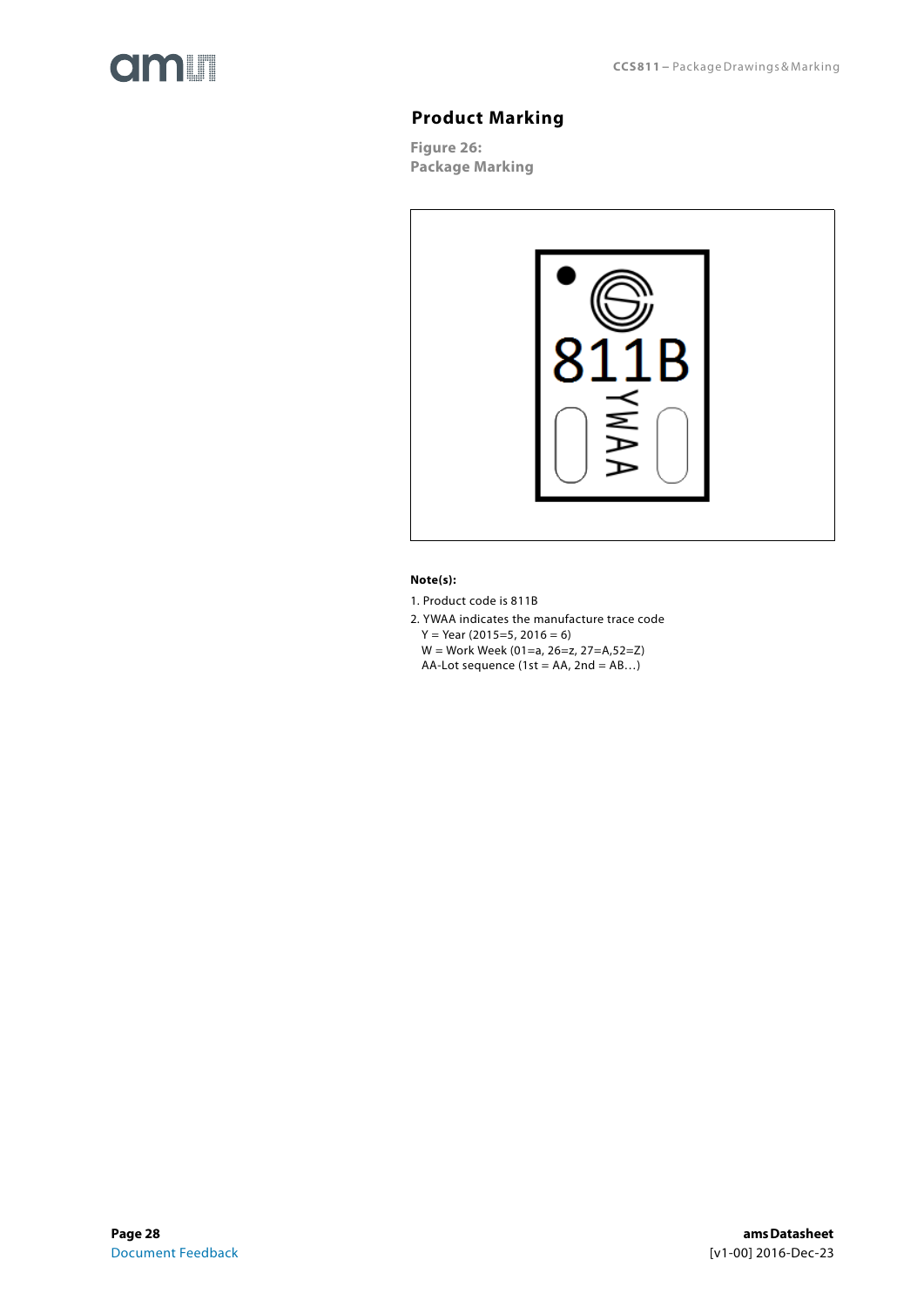

### <span id="page-28-0"></span>**Ordering & Contact Information**

**Figure 27: Ordering Information**

| <b>Ordering Code</b> | <b>Description</b>                                                       | Package                      | <b>MOQ</b> |
|----------------------|--------------------------------------------------------------------------|------------------------------|------------|
| CCS811B-JOPR         | CCS811 digital gas sensor for Indoor<br>Air Quality Monitoring           | $2.7$ mm x 4.0mm x 1.1mm LGA | 5000       |
| CCS811B-JOPD         | Sample of CCS811 digital gas sensor<br>for Indoor Air Quality Monitoring | $2.7$ mm x 4.0mm x 1.1mm LGA | 500        |

#### **Note(s):**

1. Refer to JEDEC J-STD020 lead-free standard for typical soldering reflow profile

Technical Support is available at: <www.ams.com/Technical-Support>

Provide feedback about this document at: <www.ams.com/Document-Feedback>

For further information and requests, e-mail us at: [ams\\_sales@ams.com](mailto:ams_sales@ams.com)

For sales offices, distributors and representatives, please visit: <www.ams.com/contact>

#### **Headquarters**

ams AG Tobelbader Strasse 30 8141 Premstaetten Austria, Europe

Tel: +43 (0) 3136 500 0 Website: <www.ams.com>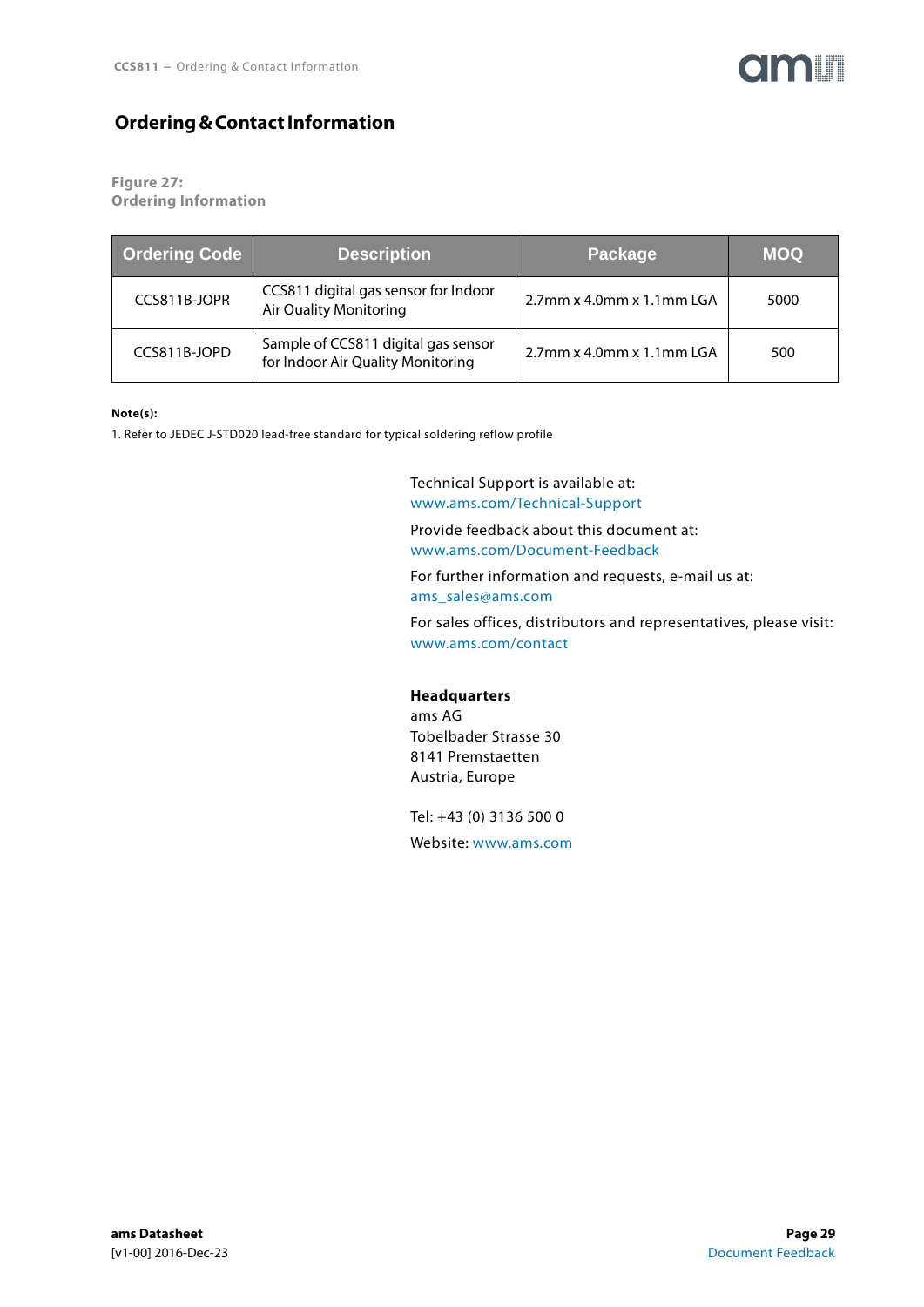

### <span id="page-29-0"></span>**RoHS Compliant & ams Green Statement**

**RoHS:** The term RoHS compliant means that ams AG products fully comply with current RoHS directives. Our semiconductor products do not contain any chemicals for all 6 substance categories, including the requirement that lead not exceed 0.1% by weight in homogeneous materials. Where designed to be soldered at high temperatures, RoHS compliant products are suitable for use in specified lead-free processes.

**ams Green (RoHS compliant and no Sb/Br):** ams Green defines that in addition to RoHS compliance, our products are free of Bromine (Br) and Antimony (Sb) based flame retardants (Br or Sb do not exceed 0.1% by weight in homogeneous material).

**Important Information:** The information provided in this statement represents ams AG knowledge and belief as of the date that it is provided. ams AG bases its knowledge and belief on information provided by third parties, and makes no representation or warranty as to the accuracy of such information. Efforts are underway to better integrate information from third parties. ams AG has taken and continues to take reasonable steps to provide representative and accurate information but may not have conducted destructive testing or chemical analysis on incoming materials and chemicals. ams AG and ams AG suppliers consider certain information to be proprietary, and thus CAS numbers and other limited information may not be available for release.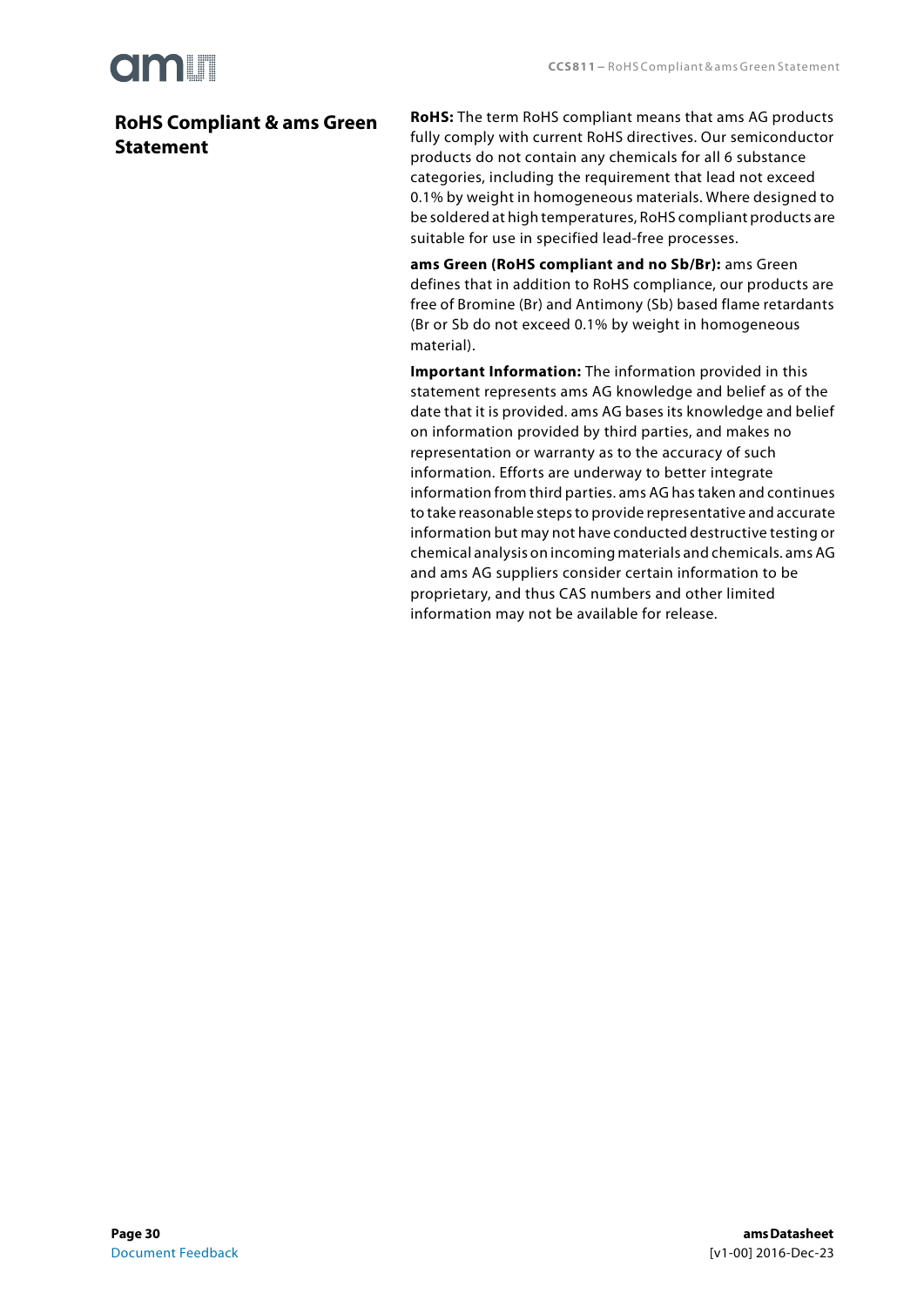### <span id="page-30-0"></span>**Copyrights & Disclaimer**

Copyright ams AG, Tobelbader Strasse 30, 8141 Premstaetten, Austria-Europe. Trademarks Registered. All rights reserved. The material herein may not be reproduced, adapted, merged, translated, stored, or used without the prior written consent of the copyright owner.

Devices sold by ams AG are covered by the warranty and patent indemnification provisions appearing in its General Terms of Trade. ams AG makes no warranty, express, statutory, implied, or by description regarding the information set forth herein. ams AG reserves the right to change specifications and prices at any time and without notice. Therefore, prior to designing this product into a system, it is necessary to check with ams AG for current information. This product is intended for use in commercial applications. Applications requiring extended temperature range, unusual environmental requirements, or high reliability applications, such as military, medical life-support or life-sustaining equipment are specifically not recommended without additional processing by ams AG for each application. This product is provided by ams AG "AS IS" and any express or implied warranties, including, but not limited to the implied warranties of merchantability and fitness for a particular purpose are disclaimed.

ams AG shall not be liable to recipient or any third party for any damages, including but not limited to personal injury, property damage, loss of profits, loss of use, interruption of business or indirect, special, incidental or consequential damages, of any kind, in connection with or arising out of the furnishing, performance or use of the technical data herein. No obligation or liability to recipient or any third party shall arise or flow out of ams AG rendering of technical or other services.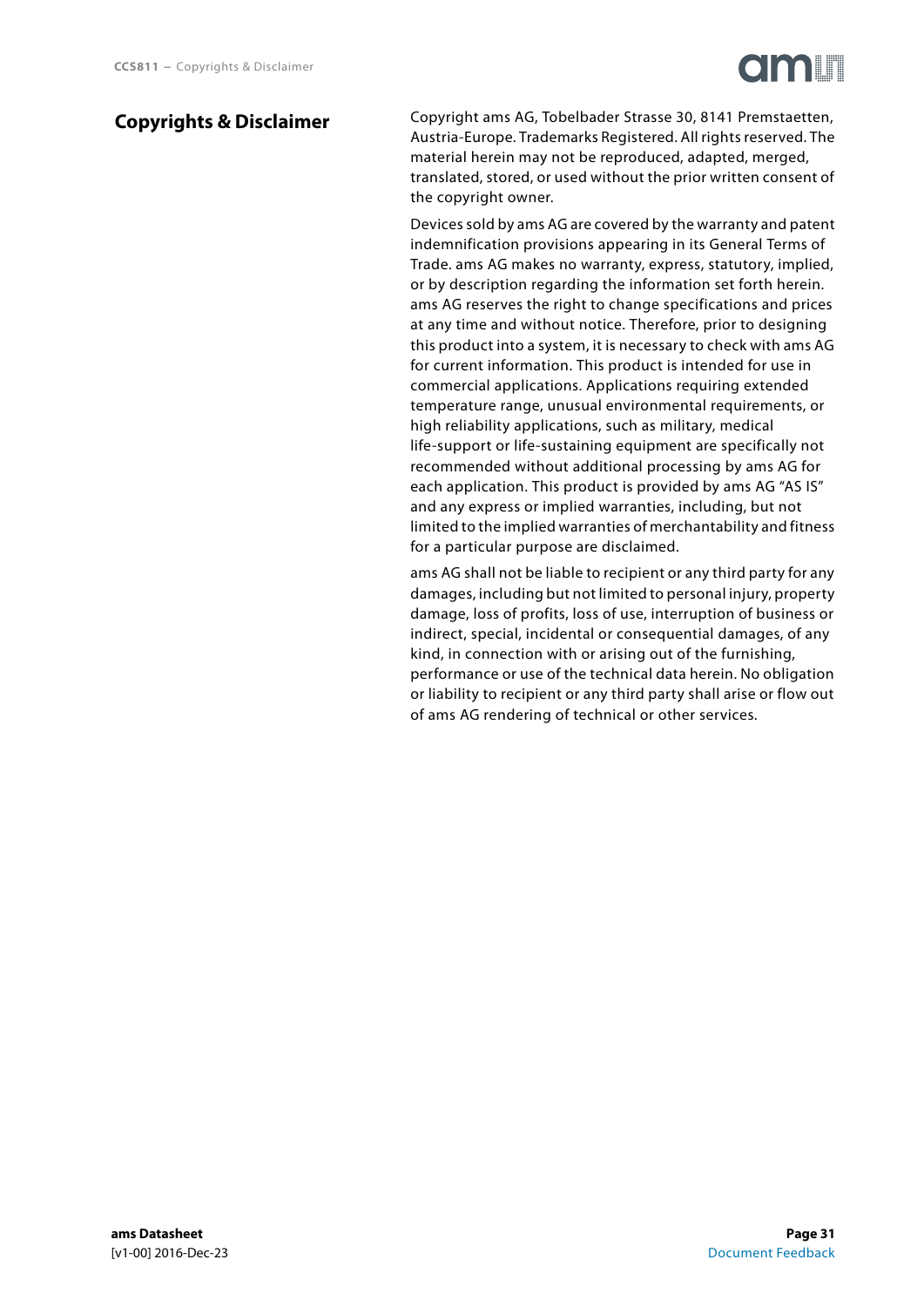

### <span id="page-31-0"></span>**Document Status**

| <b>Document Status</b>       | <b>Product Status</b> | <b>Definition</b>                                                                                                                                                                                                                                                              |
|------------------------------|-----------------------|--------------------------------------------------------------------------------------------------------------------------------------------------------------------------------------------------------------------------------------------------------------------------------|
| <b>Product Preview</b>       | Pre-Development       | Information in this datasheet is based on product ideas in<br>the planning phase of development. All specifications are<br>design goals without any warranty and are subject to<br>change without notice                                                                       |
| <b>Preliminary Datasheet</b> | Pre-Production        | Information in this datasheet is based on products in the<br>design, validation or qualification phase of development.<br>The performance and parameters shown in this document<br>are preliminary without any warranty and are subject to<br>change without notice            |
| Datasheet                    | Production            | Information in this datasheet is based on products in<br>ramp-up to full production or full production which<br>conform to specifications in accordance with the terms of<br>ams AG standard warranty as given in the General Terms of<br>Trade                                |
| Datasheet (discontinued)     | Discontinued          | Information in this datasheet is based on products which<br>conform to specifications in accordance with the terms of<br>ams AG standard warranty as given in the General Terms of<br>Trade, but these products have been superseded and<br>should not be used for new designs |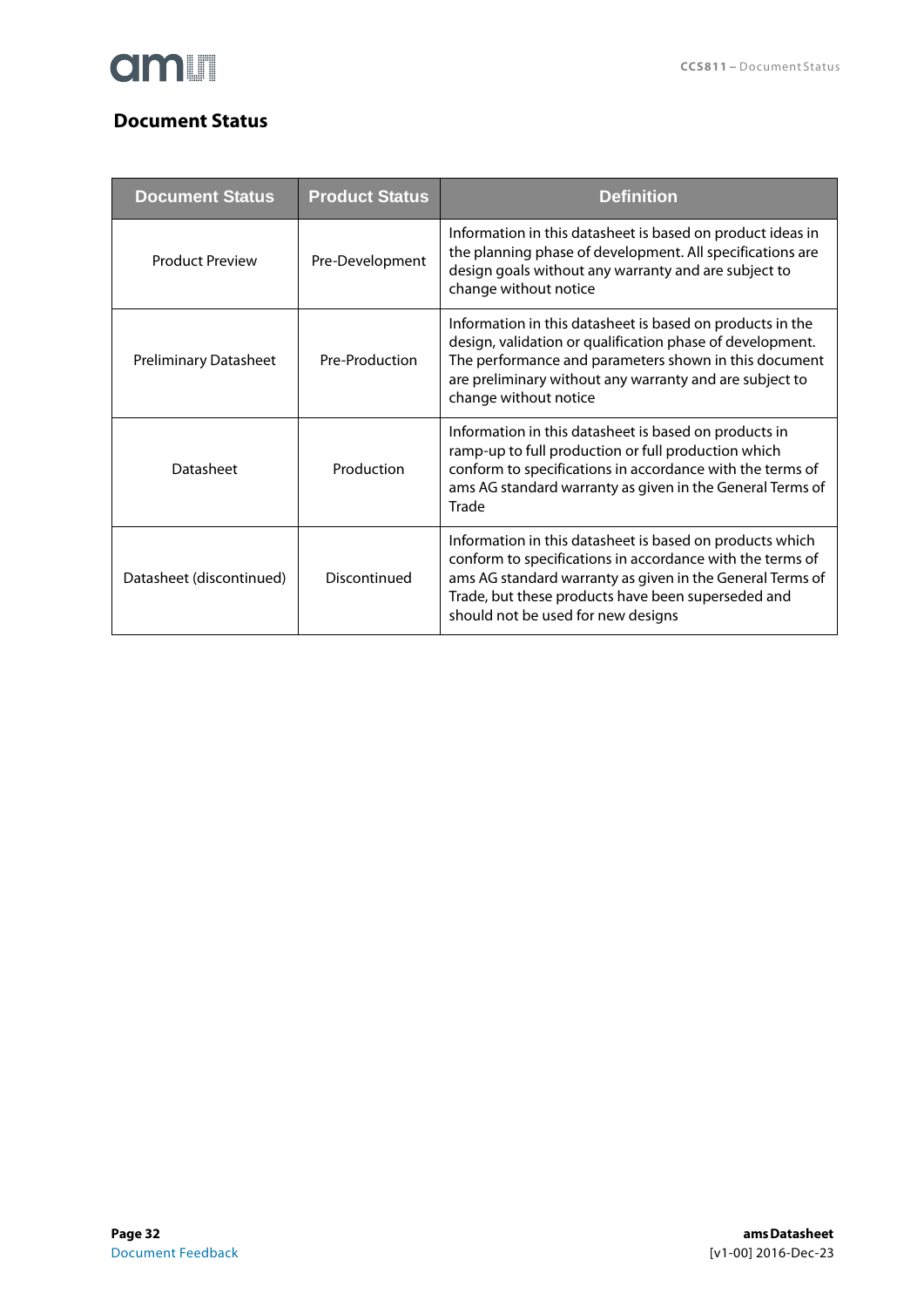

### <span id="page-32-0"></span>**Revision Information**

| Changes from CCMOSS version 7B (2016-Oct-06) to<br>current revision 1-00 (2016-Dec-23) | Page |
|----------------------------------------------------------------------------------------|------|
| Content of CCMOS Sensors datasheet was updated to the latest ams design                |      |
| Completely revised version                                                             |      |

#### **Note(s):**

1. Page and figure numbers for the previous version may differ from page and figure numbers in the current revision.

2. Correction of typographical errors is not explicitly mentioned.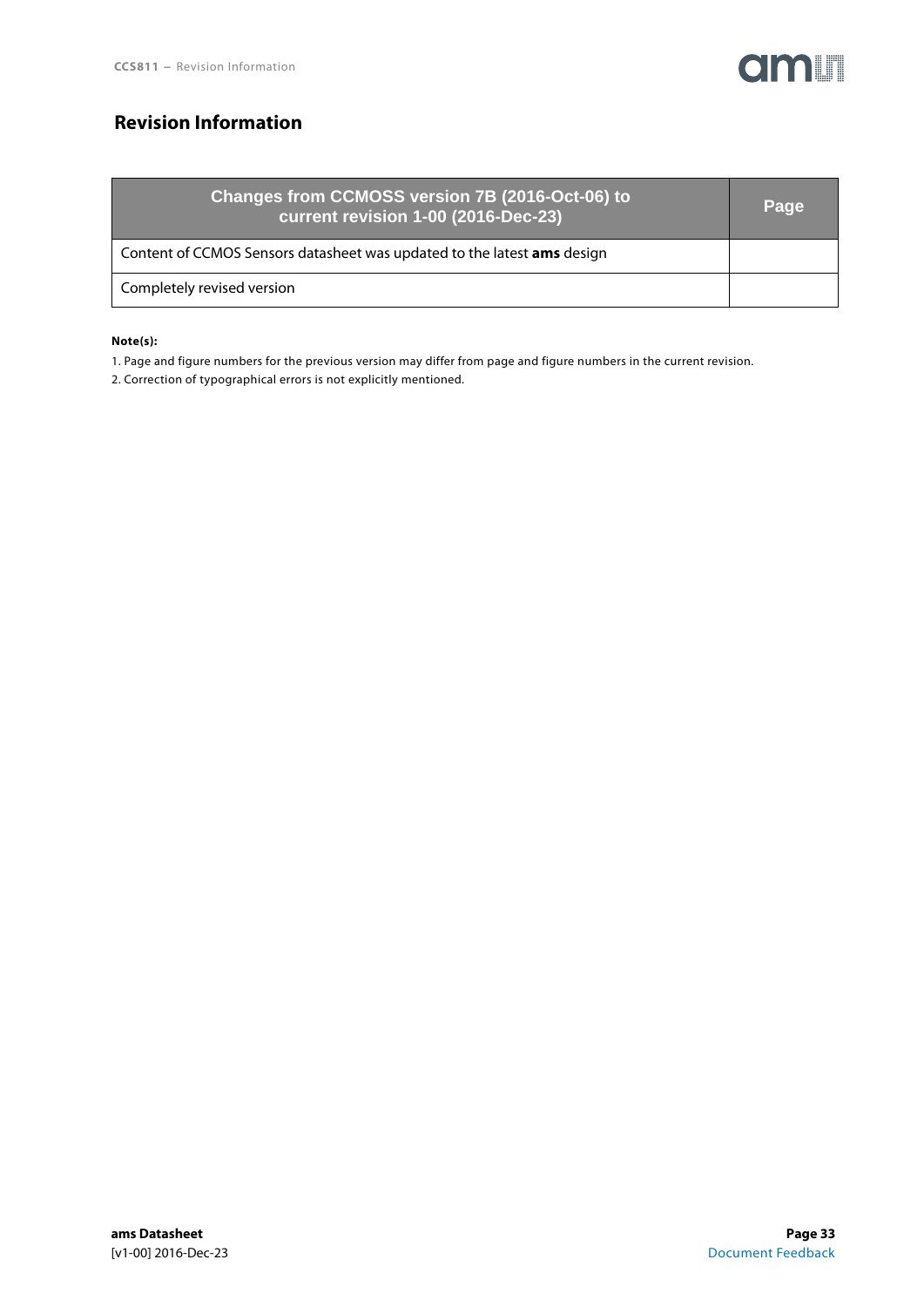

### <span id="page-33-0"></span>**Appendix**

### **References**

<span id="page-33-1"></span>**Figure 28: Document Reference**

| <b>Document Reference</b> | <b>Description</b>                           |
|---------------------------|----------------------------------------------|
| <b>ams</b> AN000367       | Assembly guidelines for CCS811               |
| <b>ams</b> AN000368       | Mechanical considerations for CCS811         |
| <b>ams</b> AN000369       | CCS811 programming and interfacing quide     |
| <b>ams</b> AN000370       | CCS811 Clean Air Baseline Save and Restore   |
| <b>ams AN000371</b>       | CCS811 Performing a Firmware download        |
| <b>ams</b> AN000372       | Connecting an NTC Thermistor to the CCS811   |
| <b>ams</b> AN000373       | CCS811 Manufacture Test Procedure            |
| <b>ams</b> WP000102       | IAQ User experience during initial operation |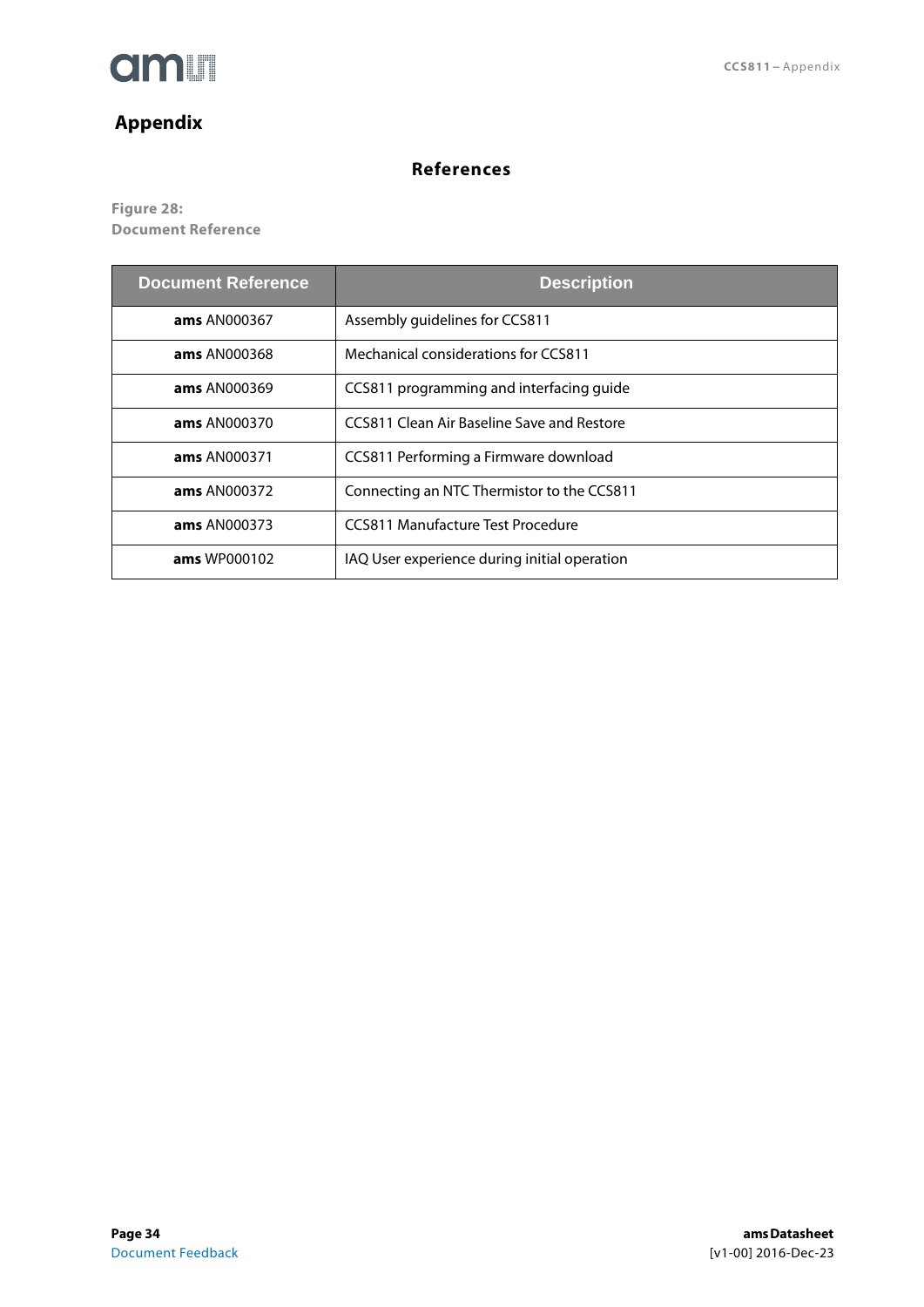### <span id="page-34-0"></span>**Content Guide**

- **[1 General Description](#page-0-0)**
- [2 Key Benefits & Features](#page-1-0)
- [2 Applications](#page-1-1)
- [3 Block Diagram](#page-2-0)
- **[4 Pin Assignment](#page-3-0)**
- **[5 Absolute Maximum Ratings](#page-4-3)**
- **[6 Electrical Characteristics](#page-5-6)**

### **[8 Detailed Description](#page-7-0)**

- [8 Modes of Operation](#page-7-1)
- [8 Early-Life Use \(Burn-In\)](#page-7-2)
- [9 Conditioning Period \(Run-In\)](#page-8-0)
- [9 eCO2](#page-8-1)
- [9 TVOC](#page-8-2)
- [9 Temperature and Humidity Compensation](#page-8-3)
- [9 Interrupt and Interrupt on Threshold](#page-8-4)
- [9 Optional NTC Circuit \(AUX\)](#page-8-5)
- [10 Automatic Baseline Correction](#page-9-0)
- [10 Manual Baseline Correction](#page-9-1)

#### **[12 Application Information](#page-11-0)**

- [12 Host System Software Requirements](#page-11-1)
- 13 I<sup>2</sup>C Interface
- 13 I<sup>2</sup>C Register Write
- 14 I<sup>2</sup>C Register Read

#### **[15 Application Register Overview](#page-14-1)**

- [16 STATUS Register \(0x00\)](#page-15-0)
- [17 MEAS\\_MODE \(Measurement and Conditions\)](#page-16-0)  Register (0x01)
- [18 ALG\\_RESULT\\_DATA \(Algorithm Results Data\)](#page-17-0)  Register (0x02)
- [18 RAW\\_DATA Register \(0x03\)](#page-17-1)
- [19 ENV\\_DATA \(Environment Data\) Register \(0x05\)](#page-18-0)
- [19 Relative Humidity](#page-18-1)
- [20 NTC Register \(0x06\)](#page-19-1)
- [20 THRESHOLDS Register \(0x10\)](#page-19-0)
- [21 BASELINE Register \(0x11\)](#page-20-0)
- [21 HW\\_ID \(Hardware identifier\) Register \(0x20\)](#page-20-1)
- [21 HW\\_Version \(Hardware Version\) Register \(0x21\)](#page-20-2)
- 21 FW\_Boot\_Version (Firmware Bootloader Version) Register (0x23)
- 22 FW App Version (Firmware Application Version) Register (0x24)
- [22 ERROR\\_ID \(Error Identifier\) Register \(0xE0\)](#page-21-1)
- [23 SW\\_RESET Register \(0xFF\)](#page-22-0)

#### **[24 Bootloader Register Overview](#page-23-1)**

- [25 APP\\_ERASE \(Application Erase\) Register \(0xF1\)](#page-24-0)
- [25 APP\\_DATA \(Application Data\) Register \(0xF2\)](#page-24-1)
- [25 APP\\_VERIFY \(Application Verify\) Register \(0xF3\)](#page-24-2)
- [25 APP\\_START \(Application Start\) Register \(0xF4\)](#page-24-3)